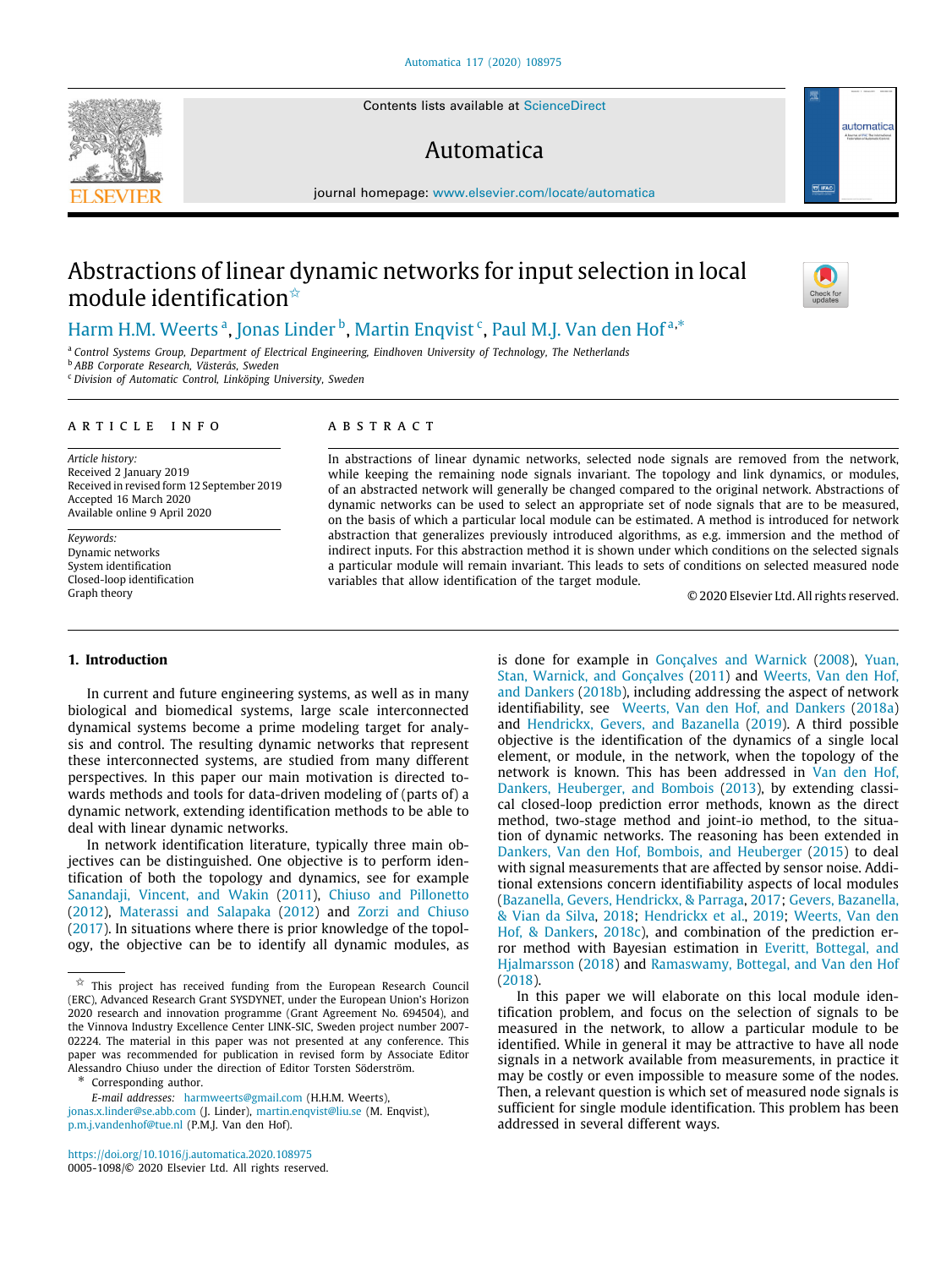- In [Dankers, Van den Hof, Heuberger, and Bombois](#page-12-20) ([2016\)](#page-12-20) the module of interest is identified in a multi-input-single-output setting with either a direct method or a two-stage method. Signals are selected by removing non-selected signals from the network through an elimination procedure called *immersion*, while requiring that the target module remains invariant. This allows a consistent identification of the target module dynamics under appropriate excitation and disturbance conditions. A systematic way of selecting the measured node signals is provided. The selection method is extended in [Dankers,](#page-12-21) [Van den Hof, Materassi, and Weerts](#page-12-21) [\(2017\)](#page-12-21) to handle situations of confounding variables being caused by disturbances that are spatially correlated over the different node signals. This is particularly of interest when applying the direct method, aiming at maximum likelihood results.
- The approach in [Linder](#page-12-22) [\(2017\)](#page-12-22) and [Linder and Enqvist](#page-12-23) [\(2017a,](#page-12-23) [2017b](#page-12-24)) is also in a multi-input-single-output setting, but with an instrumental variable identification method. It follows the same philosophy as the one in [Dankers et al.](#page-12-20) [\(2016\)](#page-12-20), but applies a different elimination procedure, referred to as the *indirect inputs method*, and thus results in a different set of conditions on selected measured node signals.
- In [Materassi and Salapaka](#page-12-25) ([2015](#page-12-25), [2019](#page-12-26)), selection of node signals is being done on the basis of graphical models, while Wiener filters are being used for dynamic model reconstruction, and no reference excitations are present. This approach can be characterized as an indirect approach where several dynamic objects are identified from data, after which the target module is reconstructed.
- The approach in [Bazanella et al.](#page-12-15) ([2017\)](#page-12-15) and [Hendrickx et al.](#page-12-12) [\(2019\)](#page-12-12) is also based on indirect identification for the situation that all nodes are excited by external excitations. Here an identifiability analysis is made in order to verify whether the module of interest can be recovered uniquely from a set of estimated transfer functions from reference signals to a set of selected node signals.

Since all algorithms provide only sufficient conditions for arriving at a set of to-be-measured node signals, it is attractive to obtain results that fully characterize the degrees of freedom that are available in selecting node signals that allow appropriate module estimates.

In this paper we are going to adopt the strategy of the first two approaches, eliminating node variables to arrive at a so-called *abstracted network*, while keeping the dynamics of the target module invariant. After abstraction, the target module can be estimated on the basis of the node variables that are retained in the abstraction. While both [Dankers et al.](#page-12-20) [\(2016\)](#page-12-20) and [Linder and](#page-12-23) [Enqvist](#page-12-23) ([2017a](#page-12-23)) have employed a particular way of abstracting networks, e.g. through network immersion (Kron reduction) or through the so-called indirect inputs method, here we develop a more general notion of abstraction that generalizes the two earlier approaches, and provides a higher flexibility in the selection mechanism of choosing which nodes to measure/retain and which nodes to discard/abstract in a multi-input single-output identification setup for estimating the target module.

In order to develop this generalized abstraction algorithm, we use the fundamental property that the network representation is not a unique representation of the behavior of the network. When manipulating the network equations, different representations can be obtained leading to different identification setups for estimating the target module. This freedom will be exploited for developing generalized conditions for selecting the node signals that are used as inputs in an identification setup for estimating the target module.

The paper is organized as follows. After defining the basis network setup in Section [2,](#page-1-0) in Section [3](#page-2-0) the non-uniqueness of the network representations is characterized. This is exploited in Section [4](#page-3-0) to arrive at a generalized abstraction algorithm, which is illustrated by examples in Section  $5$ . In Section  $6$  it is specified under which conditions the target module remains invariant, and consequences for the identification setup and the selection of node signals are presented in Section [7](#page-8-0). The proofs of all results are collected in the [Appendix.](#page-10-0)

## **2. Dynamic network definition**

<span id="page-1-0"></span>In this section a dynamic network model is formulated on the basis of the setup in [Van den Hof et al.](#page-12-13) ([2013\)](#page-12-13). A dynamic network consists of *L* scalar *internal variables* or *nodes*  $w_j$ ,  $j = 1, \ldots, L$ , and *K* external variables  $r_k$ ,  $k = 1, \ldots, K$ . Each node is a basic building block of the network and is described as:

<span id="page-1-2"></span>
$$
w_j(t) = \sum_{\substack{l=1\\l \neq j}}^L G_{jl}(q)w_l(t) + u_j(t) + v_j(t)
$$
\n(1)

where  $q^{-1}$  is the delay operator, i.e.  $q^{-1}w_j(t) = w_j(t-1)$ ;

- *Gjl* are proper rational transfer functions that are referred to as *modules* in the network;
- There are no self-loops in the network, i.e. nodes are not directly connected to themselves  $G_{ji} = 0;$ <sup>[1](#page-1-1)</sup>
- $u_i(t)$  are generated by the *external variables*  $r_k(t)$  via

<span id="page-1-1"></span>
$$
u_j(t) = \sum_{k=1}^{K} R_{jk}(q) r_k(t),
$$
\n(2)

where  $r_k$  can directly be manipulated by the user, and  $R_{ik}$  are proper rational transfer functions;

•  $v_j$  is process noise, where the vector process  $v = [v_1 \cdots v_L]^T$ is modeled as a stationary stochastic process with rational spectral density, such that there exists an *L*-dimensional white noise process  $e := [e_1 \cdots e_L]^T$ , with covariance matrix  $\Lambda > 0$ such that

$$
v(t) = H(q)e(t),
$$

with *H*(*q*) a proper rational transfer function.

By combining the *L* node signals, the network expression

$$
\begin{bmatrix} w_1 \\ w_2 \\ \vdots \\ w_L \end{bmatrix} = \begin{bmatrix} 0 & G_{12} & \cdots & G_{1L} \\ G_{21} & 0 & \ddots & \vdots \\ \vdots & \ddots & \ddots & G_{L-1} \\ G_{L1} & \cdots & G_{L} & L-1 & 0 \end{bmatrix} \begin{bmatrix} w_1 \\ w_2 \\ \vdots \\ w_L \end{bmatrix} + \begin{bmatrix} u_1 \\ u_2 \\ \vdots \\ u_L \end{bmatrix} + \begin{bmatrix} v_1 \\ v_2 \\ \vdots \\ v_L \end{bmatrix}
$$
 (3)

is obtained, where the zeros are due to absence of self-loops. In matrix notation the dynamic network is represented as

$$
w(t) = G(q)w(t) + R(q)r(t) + H(q)e(t).
$$
 (4)

<span id="page-1-3"></span>A set notation is introduced for notational convenience. Let the sets S and Z each contain a number of node indices, then  $w_s$ denotes the vector of node signals consisting of all  $w_i, j \in S$ . Similarly,  $G_{\mathcal{SZ}}$  is the matrix of transfer functions that contains all modules  $G_{ii}$ ,  $j \in S$ ,  $i \in \mathcal{Z}$ .

The transfer function that maps the external signals *r* and *e* into the node signals  $w$  is denoted by:

$$
T(q) = \begin{bmatrix} T_{wr}(q) & T_{we}(q) \end{bmatrix},\tag{5}
$$

<sup>1</sup> Since *<sup>G</sup>jj* are rational transfer functions, this does not limit the dynamical description of  $w_i(t)$ .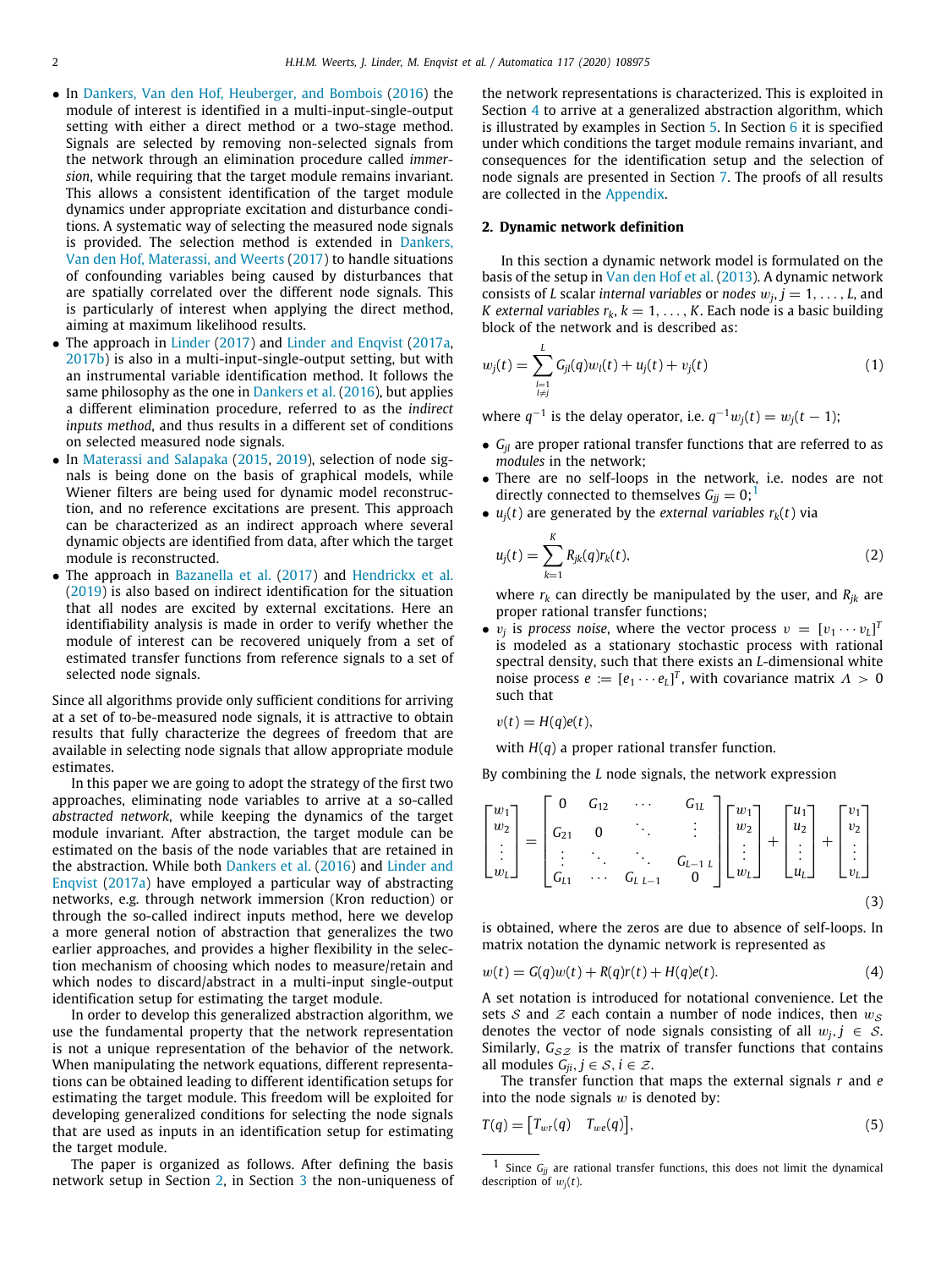with

$$
T_{wr}(q) := (I - G(q))^{-1} R(q), \text{ and}
$$
  
\n
$$
T_{we}(q) := (I - G(q))^{-1} H(q).
$$
\n(6)

This is also known as the open-loop response of the network corresponding with

$$
w(t) = T_{wr}r(t) + \bar{v}(t),
$$
\n(8)

where noise component  $\bar{v}(t)$  is defined by

$$
\bar{v}(t) := T_{we}(q)e(t),\tag{9}
$$

with power spectral density

$$
\Phi_{\bar{v}}(\omega) := T_{we}(e^{i\omega}) \Lambda T_{we}^T(e^{-i\omega}). \tag{10}
$$

Some notions from graph theory will be used in the dynamic network. Modules form the interconnections/links between nodes. A node  $w_k$  is said to be an *in-neighbor* of node  $w_j$  if  $G_{jk} \neq 0$ , and then w*j* is said to be an *out-neighbor* of node w*k*. A *path* in a network is a sequence of interconnected nodes, more precisely there exists a path through nodes  $w_{n_1}, \ldots, w_{n_k}$  if

$$
G_{n_1n_2}G_{n_2n_3}\cdots G_{n_{(k-1)}n_k}\neq 0.
$$

A *loop* is a path where  $n_1 = n_k$ .

<span id="page-2-1"></span>A dynamic network model is then formally defined in the following way.

**Definition 1** (*Dynamic Network Model*)**.** A network model of a network with *L* nodes, and *K* external excitation signals, with a noise process of rank *L* is defined by the quadruple:

$$
M=(G,R,H,\Lambda)
$$

with

- $G \in \mathbb{R}^{L \times L}(z)$ , diagonal entries 0;
- $R \in \mathbb{R}^{L \times K}(z)$ ;
- $H \in \mathbb{R}^{L \times L}(z)$ , monic, proper, stable, with a stable inverse;
- $\bullet$   $\Lambda \in \mathbb{R}^{L \times L}$ ,  $\Lambda > 0$ ;
- The network is well-posed [\(Dankers](#page-12-27), [2014](#page-12-27)), implying that (*I* − *G*)<sup>-1</sup> exists. Additionally we require that  $(I - G)^{-1}R$  is proper and stable.  $□$

**Remark 2.** In [Definition](#page-2-1) [1](#page-2-1) we do not require modules to be proper, while in ([1](#page-1-2)) we do require properness. Real systems in practice are reflected by  $(1)$ , and these will typically have proper modules. In this paper we will use the freedom to allow network models to have non-proper modules. For this reason we define a representation of these networks that allows modules to be non-proper in [Definition](#page-2-1) [1.](#page-2-1) Note that for a network model representation as in [Definition](#page-2-1) [1,](#page-2-1) we require  $T_{wr}$  to be proper and stable, while the noise transfer  $T_{we}$  is allowed to be non-proper, representing a non-causal mapping. This allows us to maintain a monic, proper, stable and stably invertible noise filter *H*, which is attractive from an identification perspective.

**Remark 3.** With the analysis provided in [Weerts et al.](#page-12-10) ([2018b\)](#page-12-10), it is possible to extend the results in the current paper to the situation of a noise process having rank *p* smaller than *L*, implying that  $H \in \mathbb{R}^{L \times p}(z)$ , and  $\Lambda \in \mathbb{R}^{p \times p}$ .

## **3. Equivalent network representations**

<span id="page-2-0"></span>The freedom that is present in dynamic network representations allows for different selections of node signals to be used for identification of a module. This freedom is formally characterized in this section. Moreover, the general concept of removing a node from a network is defined as abstraction, such that in later sections we can consider abstractions that are relevant for identification.

#### *3.1. Transformation of the global network*

<span id="page-2-2"></span>Fundamentally, we need to define when two networks are equivalent descriptions of behavior, and what freedom is available to transform the network to an equivalent representation. In the network model definition, it has been stated that the external variables *r* and nodes w are known, and it is reasonable to state that equivalent networks must describe the same relation between *r* and w. The dynamic influence of *r* on w is described by the open-loop transfer function matrix  $T_{wr}$ , and so the equivalence of two networks additionally requires equality of the two related open-loop transfer function matrices from *r* to  $w$ . The open-loop response of the network is described by  $(8)$  $(8)$ , i.e.  $w(t) = T_{wr}r(t) + \bar{v}(t)$ . If w, r and  $T_{wr}$  are the same for two networks, then also  $\bar{v}$  must be the same.

**Definition 4.** Let the network model  $M^{(i)}$  correspond to openloop transfer  $T_{wr}^{(i)}$  and noise spectrum  $\Phi_{\bar{v}}^{(i)}$  for  $i = \{1, 2\}$ . Network models  $M^{(1)}$  and  $M^{(2)}$  are said to be equivalent if

$$
T_{wr}^{(1)} = T_{wr}^{(2)} \quad \text{and} \quad \Phi_{\bar{v}}^{(1)} = \Phi_{\bar{v}}^{(2)}. \quad \Box \tag{11}
$$

In the above definition,  $T_{wr}^{(i)}$  and  $\Phi_{\bar{v}}^{(i)}$  are associated with w and *r* for  $i = \{1, 2\}$ . There is an implicit assumption in the definition that the *w* and *r* are the same for both  $i = \{1, 2\}$ .

The full freedom that is available for transformation of a network model to an equivalent network model is characterized by operations applied to the network equation. These transformations can be represented by pre-multiplying with a matrix. Consider a square rational transfer function matrix *P*, then pre-multiplication of network equation ([4](#page-1-3)) results in

$$
P(q)w(t) = P(q)\Big(G(q)w(t) + u(t) + v(t)\Big). \tag{12}
$$

The above pre-multiplication typically leads to a left-hand side unequal to  $w(t)$ , in which case we need to move terms to the right-hand side until we have  $w(t)$  on the left-hand side, i.e.

$$
w(t) = (I - P(q))w(t) + P(q)\Big(G(q)w(t) + u(t) + v(t)\Big), \tag{13}
$$

which is denoted as

$$
w(t) = G^{(2)}(q)w(t) + u^{(2)}(t) + v^{(2)}(t)
$$
\n(14)

where  $G^{(2)} = I - P(I - G), \quad u^{(2)} = Pu, \quad v^{(2)} = Pv.$  (15)

<span id="page-2-3"></span>The transfer function matrix *R* is then transformed as

<span id="page-2-4"></span>
$$
R^{(2)} = PR.\tag{16}
$$

A transformation of the noise model is defined in the following way. When we describe the noise model as  $v = He$ , a premultiplication with *P* does not necessarily lead to a proper, monic, stable and stably invertible filter *PH*. For that reason  $H^{(2)}$  and  $\Lambda^{(2)}$ are obtained through spectral factorization of the transformed noise spectrum

<span id="page-2-5"></span>
$$
P(e^{i\omega})\Phi_v(\omega)P^T(e^{-i\omega}) = H^{(2)}(e^{i\omega})\Lambda^{(2)}(H^{(2)}(e^{-i\omega}))^T.
$$
 (17)

A transformation *P* that leads to an appropriate network representation must satisfy some conditions.

<span id="page-2-6"></span>**Proposition 5.** *Let network model M*(1) *satisfy [Definition](#page-2-1)* [1](#page-2-1)*. The transformation P operating on*  $M^{(1)}$  *as defined in [\(15](#page-2-3)), [\(16\)](#page-2-4), and ([17\)](#page-2-5) leads to a network model M*(2) *that satisfies [Definition](#page-2-1)* [1](#page-2-1) *and that is equivalent to*  $M^{(1)}$  *if and only if:* 

(1) *P* is full rank, and  
(2) diag(
$$
I - P(I - G^{(1)})
$$
) = 0.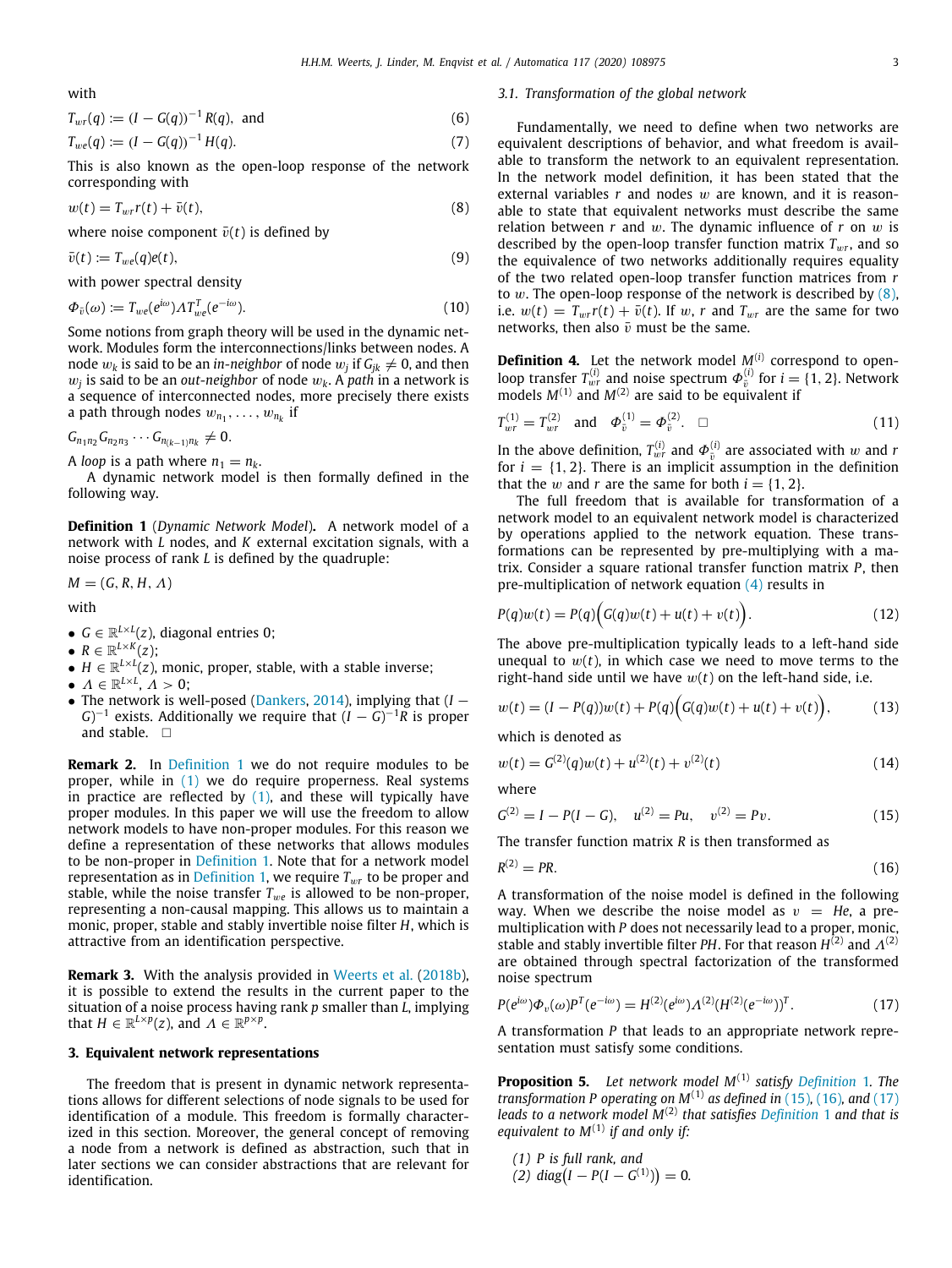## **Proof.** Collected in the [Appendix](#page-10-0). □

An interesting feature of the network transformations is that the response from external variables and process noises to internal variables remains the same. A pre-multiplication *P* as defined above leaves the transfer function matrix  $T_{wr}$  invariant, since

$$
T_{wr} = (P(I - G))^{-1}PR,
$$
\n(18)

where the identity  $P^{-1}P = I$  is used.

A pre-multiplication *P* that leads to a non-hollow *G* (2) can be used to transform a network. However, in that situation additional manipulations would be necessary to arrive at a hollow representation. Without loss of generality we will restrict to transformations *P* that immediately result in a network representation that satisfies [Definition](#page-2-1) [1.](#page-2-1) There are some restrictions on *P*, but a large freedom in the choice of transformation *P* is left.

**Proposition 6.** *The equivalence transformation presented in* [\(15\)](#page-2-3)*,* ([16](#page-2-4)), and [\(17\)](#page-2-5) can transform a network model  $M^{(1)}$  with correspond*ing modules G*(1) *into a network model M*(2) *with corresponding modules G*(2) *using the transformation*

$$
P = (I - G^{(2)})(I - G^{(1)})^{-1}.
$$
\n(19)

**Proof.** Collected in the [Appendix](#page-10-0). □

The proposition allows for  $G^{(1)}$  to be transformed into an arbitrary G<sup>(2)</sup> as long as it is part of a valid network description. The consequence of transforming  $G^{(1)}$  to an arbitrary  $G^{(2)}$  is that the corresponding  $R^{(2)}$  will have a complex structure

$$
R^{(2)} = PR^{(1)} = (I - G^{(2)})(I - G^{(1)})^{-1}R^{(1)}.
$$
\n(20)

The implication is that when  $G^{(1)}$  is transformed,  $R^{(2)}$  will compensate the changes to keep the node behavior invariant. This also holds for the noise model, which will contain additional correlations. Without any further restrictions on the choice of *R* and *H*, the modules represented in *G* contain no information on the dynamic network. It is the combination of *G*, *R*, *H* that determines the dynamic network.

## *3.2. Abstraction*

The next step is to extend network equivalence with the option to remove nodes from the representation. To this end the concept of *network abstraction* is defined next. This definition is related to the notions of abstraction in [Pappas and Sastry](#page-12-28) ([1997\)](#page-12-28) and [Woodbury, Dankers, and Warnick](#page-12-29) [\(2017\)](#page-12-29).

**Definition 7.** Let network model  $M^{(1)}$  be associated with nodes  $w^{(1)} \in \mathbb{R}^{L_1}$ , external variables  $r \in \mathbb{R}^K$ , open-loop transfer  $T_{wr}^{(1)} \in$  $\mathbb{R}^{L_1 \times K}$ , and noise spectrum  $\Phi_{\bar{v}}^{(1)} \in \mathbb{R}^{L_1 \times L_1}$ . Let network model  $M^{(2)}$  be associated with nodes  $w^{(2)}$   $\in$   $\mathbb{R}^{L_2}$ , external variables *r* ∈  $\mathbb{R}^K$ , open-loop transfer  $T_{wr}^{(2)}$  ∈  $\mathbb{R}^{L_2 \times K}$ , and noise spectrum  $\Phi_{\bar{p}_0}^{(2)} \in \mathbb{R}^{L_2 \times L_2}$ . Let  $L_2 < L_1$  and let *C* be the matrix that selects  $w^{(2)}$  from  $w^{(1)}$ , so define *C* with one 1 per row, zeros everywhere else, full row rank, and such that  $w^{(2)} = Cw^{(1)}$ . Network model  $M^{(2)}$  is said to be an abstraction of  $M^{(1)}$  if

$$
T_{wr}^{(2)} = CT_{wr}^{(1)}, \quad \Phi_{\bar{v}}^{(2)} = C\Phi_{\bar{v}}^{(1)}C^{T}.
$$
\n(21)

The nodes that are in  $w^{(1)}$ , but not in  $w^{(2)}$  are said to be abstracted from the network.  $\square$ 

Constructing an abstraction of a network implies that some nodes are removed from the network representation, while the remaining nodes stay invariant, in the sense that for the same external signal *r*, the second order statistical properties of the remaining node signals are invariant.

The next step is to determine how to obtain an abstraction of a network. In certain cases, abstracting nodes  $\bar{w}$  from a network can be done by simply pre-multiplying the network equation  $(4)$  $(4)$ with the selection matrix *C*, i.e.

<span id="page-3-1"></span>
$$
Cw(t) = C\Big(G(q)w(t) + R(q)r(t) + v(t)\Big). \tag{22}
$$

However, this only is an abstraction if the abstracted nodes  $\bar{w}$ no longer appear on the right-hand side of the equation. If  $\bar{w}$ appears on the right-hand side of  $(22)$  $(22)$  then the abstracted nodes have an influence on the behavior of the nodes in *C*w, such that  $(21)$  $(21)$  cannot hold. It has to be determined how to define a transformation *P* such that an abstraction can be obtained by selecting rows from the equation, as in [\(22\)](#page-3-1).

<span id="page-3-3"></span>A node w*<sup>i</sup>* influences other nodes through its out-neighbors, and these corresponding modules are located in a column in *G*. If a node has no influence on the rest of the network, then it has no out-neighbors, and the corresponding column is 0. Abstracting node w*<sup>i</sup>* requires us to transform the network such that a 0 column is formed by transformation, after which the node can be removed. By [Proposition](#page-3-3) [6](#page-3-3) we know that such a transformation always exists. The abstraction satisfies the relations

$$
G^{(2)} = C (I - P(I - G)) CT, \quad R^{(2)} = CPR.
$$
 (23)

A noise model constructed as  $CPH^{(1)}$  is a non-square matrix, which is difficult to handle in an identification setting. Therefore the transformed noise model  $H^{(2)}$ ,  $\Lambda^{(2)}$  will be obtained through spectral factorization

$$
CP(e^{i\omega})\Phi_v(\omega)P^T(e^{-i\omega})C^T = H^{(2)}(e^{i\omega})\Lambda^{(2)}(H^{(2)}(e^{-i\omega}))^T.
$$
 (24)

## *3.3. Discussion on identifiability*

<span id="page-3-4"></span>In [Proposition](#page-3-3) [6](#page-3-3) we have seen that  $G<sup>(1)</sup>$  can be transformed into an arbitrary  $G^{(2)}$  as long as it is part of a valid network description. This may give rise to the question whether we are not dealing with an unnecessarily overparameterized situation, involving *G*, *R* and *H* to describe a dynamic network. However we particularly include the situation that measured external excitation signals enter into physical subsystems of a network, and thus our modules in *G* can have an intrinsic interpretation in the physical world. The price of abstracting nodes in a network is that *H* and *R* can become complex, which may be impossible to identify. In the identifiability analysis provided in [Weerts et al.](#page-12-11) ([2018a](#page-12-11)) the following necessary condition for network identifiability can be found: For a network model set  $\{G(\theta), R(\theta), H(\theta), \theta \in \Theta\}$  to be network identifiable it is necessary that at least *L* entries on each row of  $[G(q, \theta) R(q, \theta) H(q, \theta)]$  are fixed and non-parameterized. If only the topology is known, then the absent links in the network reflected by zeros in the matrices *G*, *R*, *H* are the only known entries. In case *H* and *R* become too complex, then the number of zeros is too small for the model to be embedded in a network identifiable model set. This implies that it is impossible to find a unique estimate for the model structure on the basis of the data. The approach in the next section is to define a particular abstraction method, that leads to abstracted networks that can be embedded in network identifiable model sets.

## **4. Abstraction of networks**

<span id="page-3-2"></span><span id="page-3-0"></span>We will now formulate and analyze an abstraction algorithm for dynamic networks that generalizes the procedure of immersion ([Dankers et al.,](#page-12-20) [2016](#page-12-20)) and the indirect inputs method [\(Linder](#page-12-24) [& Enqvist,](#page-12-24) [2017b](#page-12-24)). It starts by dividing the network nodes into a set of nodes  $w<sub>S</sub>$  that are retained after abstraction and a set of nodes  $w_z$  that will be removed. The abstracted network will then allow us to analyze the properties of estimated models when the retained/measured node signals are employed in an identification procedure.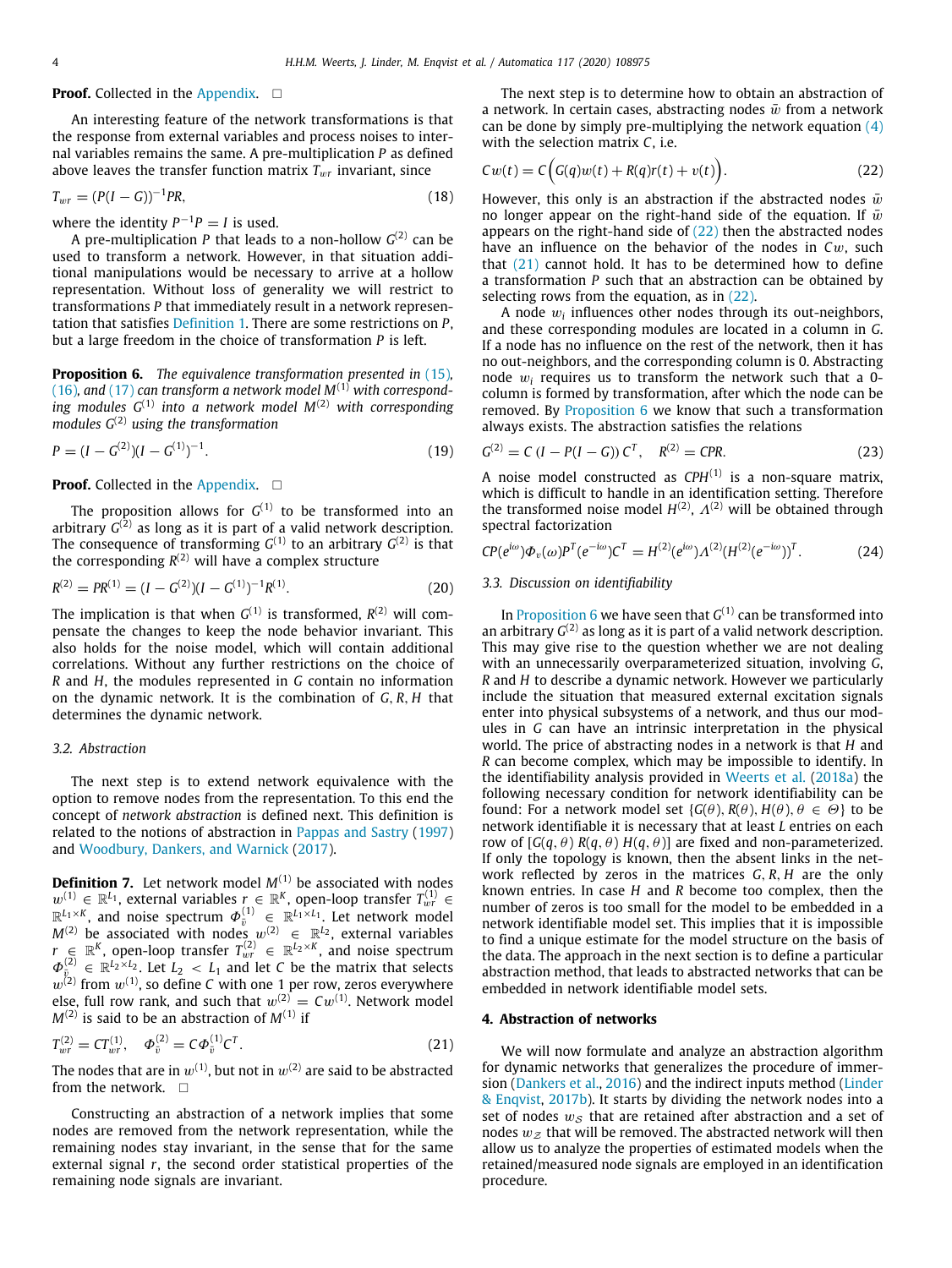## *4.1. Generalized algorithm*

It appears that the action of abstracting nodes in a network is not unique. This is particularly due to the degrees of freedom that exist in transforming network representations to equivalent forms, by premultiplying the system's equations by appropriate transformation matrices. In order to incorporate this freedom in the abstraction, we decompose each set of node signals  $S$  and  $\Sigma$ into two disjunct parts:

$$
S = \mathcal{L} \cup \tilde{S} \tag{25}
$$

$$
\mathcal{Z} = \mathcal{V} \cup \tilde{\mathcal{Z}}.\tag{26}
$$

The node signals  $w_{\tilde{Z}}$  will be abstracted directly by substituting the equation for  $w_{\tilde{\mathcal{Z}}}$  into the equations for the other node signals. The node signals  $w_{\nu}$  have the property that they can be *indirectly observed* by the node signals  $w_c$ , and therefore they can be eliminated from the network by utilizing the equation for nodes  $w_{\mathcal{L}}$ . The notion of *indirect observation* will be specified after the next step.

Based on these sets, the network can be represented by

$$
\begin{bmatrix} w_{\tilde{S}} \\ w_{L} \\ w_{\tilde{Z}} \end{bmatrix} = \begin{bmatrix} G_{\tilde{S}\tilde{S}} & G_{\tilde{S}L} & G_{\tilde{S}\nu} & G_{\tilde{S}\tilde{Z}} \\ G_{L\tilde{S}} & G_{L\tilde{L}} & G_{L\tilde{\nu}} & G_{L\tilde{Z}} \\ G_{V\tilde{S}} & G_{V\tilde{L}} & G_{V\tilde{\nu}} & G_{V\tilde{Z}} \\ G_{\tilde{Z}\tilde{S}} & G_{\tilde{Z}L} & G_{\tilde{Z}\nu} & G_{\tilde{Z}\tilde{Z}} \end{bmatrix} \begin{bmatrix} w_{\tilde{S}} \\ w_{L} \\ w_{V} \\ w_{\tilde{Z}} \end{bmatrix} + \begin{bmatrix} u_{\tilde{S}} \\ u_{L} \\ u_{\tilde{\nu}} \\ u_{\tilde{Z}} \end{bmatrix} + \begin{bmatrix} v_{\tilde{S}} \\ v_{L} \\ v_{\tilde{\nu}} \\ v_{\tilde{Z}} \end{bmatrix},
$$
\n
$$
(27)
$$

where  $w_{\tilde{Z}}$  and  $w_{\tilde{S}}$  are defined according to  $\tilde{S} = S \setminus \mathcal{L}$  and  $\tilde{Z} =$  $\mathcal{Z}\backslash\mathcal{V}$ .

The node signals  $w_{\mathcal{L}}$  and  $w_{\mathcal{V}}$  are chosen in such a way that the signals  $w<sub>C</sub>$  serve as indirect observations of the node signals  $w_{\mathcal{V}}$ , meaning that the signals  $w_{\mathcal{L}}$  contain sufficient information of the indirectly observed signals  $w<sub>V</sub>$ , so as to replace them in an elimination procedure. This is formulated in the following definition.

<span id="page-4-2"></span>**Definition 8** (*Indirect Observations*). The node signals  $w<sub>C</sub>$  serve as indirect observations of the node signals  $w<sub>V</sub>$  if the transfer function  $G_{\mathcal{L}\mathcal{V}} + G_{\mathcal{L}\tilde{\mathcal{Z}}}(I - G_{\tilde{\mathcal{Z}}\tilde{\mathcal{Z}}})^{-1}G_{\tilde{\mathcal{Z}}\mathcal{V}}$  has full column rank.  $\Box$ 

The property is satisfied if in the network there exists a sufficient number of paths from nodes  $w<sub>V</sub>$  to nodes  $w<sub>C</sub>$  that run through nonmeasured nodes only. An illustration of indirect ob-servations is provided in Section [4.3.](#page-5-0) In the remainder of this paper it will be assumed that  $w_{\mathcal{L}}$  and  $w_{\mathcal{V}}$  are selected to satisfy the full column rank property of the above definition. Note that this assumption is not restrictive because  $\mathcal L$  and  $\mathcal V$  are chosen by the user such that the assumption is satisfied. We can always choose  $\mathcal L$  and  $\mathcal V$  as empty sets, so the assumption does not prevent us from constructing an abstracted network. However, the use of non-empty sets  $\mathcal L$  and  $\mathcal V$  will allow us to use more degrees of freedom in constructing abstracted networks.

Now we can formulate the generalized abstraction algorithm, as follows.

<span id="page-4-1"></span>**Algorithm 1.** Consider a network representation as in ([27](#page-4-0)). Then the following algorithm leads to a network in which nodes  $w_{\mathcal{Z}}$  are abstracted and nodes  $w_{\mathcal{S}}$  are retained:

- a Solve the fourth equation of ([27](#page-4-0)) for  $w_{\tilde{\mathcal{Z}}}$ , and then substitute the result into the other equations, and remove the fourth equation from the network.
- b Solve the second equation of ([27](#page-4-0)) for  $w<sub>V</sub>$ , and substitute the result into the first equation.
- c Solve the third equation of [\(27\)](#page-4-0) for  $w<sub>V</sub>$ , and substitute the result into the second equation, and remove the third equation from the network.

d Remove possible self-loops in the resulting network representation by shifting self-loop terms to the left hand side of the equations and scaling the equations such that an identity matrix remains at the left hand side.  $\square$ 

The algorithm shows that the essential difference between the nodes in  $w_{\tilde{S}}$  and  $w_{\tilde{L}}$  is how  $w_{\tilde{V}}$  is removed from their equation. After application of the algorithm, the abstracted network will be represented by

<span id="page-4-3"></span>
$$
\begin{bmatrix} w_{\tilde{S}} \\ w_{\mathcal{L}} \end{bmatrix} = \begin{bmatrix} \check{G}_{\tilde{S}\tilde{S}} & \check{G}_{\tilde{S}\mathcal{L}} \\ \check{G}_{\mathcal{L}\tilde{S}} & \check{G}_{\mathcal{L}\mathcal{L}} \end{bmatrix} \begin{bmatrix} w_{\tilde{S}} \\ w_{\mathcal{L}} \end{bmatrix} + \begin{bmatrix} \check{u}_{\tilde{S}} \\ \check{u}_{\mathcal{L}} \end{bmatrix} + \begin{bmatrix} \check{v}_{\tilde{S}} \\ \check{v}_{\mathcal{L}} \end{bmatrix}.
$$
 (28)

Note that the particular type and ordering of variable substitution in [Algorithm](#page-4-1) [1](#page-4-1) essentially influences the result. This will be illustrated with examples in Section [5](#page-6-0).

## *4.2. Specification through transformations*

<span id="page-4-4"></span>[Algorithm](#page-4-1) [1](#page-4-1) can be specified by denoting the algebraic manipulations that generate the substitution and elimination operations in the different steps of the algorithm. We will first describe the substitution operations on the set of equations, and at the end of the procedure address the removal of equations.

In step (*a*) the elimination of  $w_z$  is performed, which corresponds to applying the transformation matrix

<span id="page-4-0"></span>
$$
P^{(1)} = \begin{bmatrix} I & 0 & 0 & G_{\tilde{S}\tilde{Z}}(I - G_{\tilde{Z}\tilde{Z}})^{-1} \\ 0 & I & 0 & G_{\mathcal{L}\tilde{Z}}(I - G_{\tilde{Z}\tilde{Z}})^{-1} \\ 0 & 0 & I & G_{\mathcal{V}\tilde{Z}}(I - G_{\tilde{Z}\tilde{Z}})^{-1} \\ 0 & 0 & 0 & (I - G_{\tilde{Z}\tilde{Z}})^{-1} \end{bmatrix},
$$
(29)

to the network representation ([27](#page-4-0)). This leads to a new *G*-matrix given by

$$
G^{(1)} = I - P^{(1)}(I - G),
$$
\n(30)

where *G* is partitioned as defined in  $(27)$  $(27)$ , and  $G<sup>(1)</sup>$  is partitioned in the same way.

In steps  $(b)$ – $(c)$ , we first obtain a new expression for  $w<sub>V</sub>$  by reverting the expression for  $w_c$ , and we substitute the original expression for  $w<sub>V</sub>$  into the expressions for  $w<sub>C</sub>$ . This corresponds to applying the transformation matrix

$$
P^{(2)} = \begin{bmatrix} I & 0 & 0 & 0 \\ 0 & I & G_{\mathcal{L}\mathcal{V}}^{(1)}(I - G_{\mathcal{V}\mathcal{V}}^{(1)})^{-1} & 0 \\ 0 & (G_{\mathcal{L}\mathcal{V}}^{(1)})^{\dagger} & 0 & 0 \\ 0 & 0 & 0 & I \end{bmatrix},
$$
(31)

with  $(G_{LV}^{(1)}) = G_{LV} + G_{\mathcal{L}\tilde{Z}}(I - G_{\tilde{Z}\tilde{Z}})^{-1}G_{\tilde{Z}V}$ , and  $(G_{LV}^{(1)})^{\dagger}$  denoting its left-inverse, and  $(G_{VV}^{(1)}) = G_{VV} + G_{VZ}(I - G_{\tilde{Z}\tilde{Z}})^{-1}G_{\tilde{Z}V}$ , leading to

$$
G^{(2)} = I - P^{(2)}(I - G^{(1)}),
$$
\n(32)

where  $G^{(2)}$  has the same partitioning as  $G^{(1)}$ . Note that the leftinverse exists due to the indirect observations property of  $w_c$ , as formulated in [Definition](#page-4-2) [8](#page-4-2).

The remaining part of steps *(b)–(c)* is now to substitute the new expression for  $w<sub>V</sub>$  in the first equation for  $w<sub>S</sub>$ , thereby eliminating the dependency of this expression on  $w_{\mathcal{V}}$ . This is achieved by applying the transformation matrix

$$
P^{(3)} = \begin{bmatrix} I & 0 & G_{\hat{\mathcal{S}}V}^{(2)} & 0 \\ 0 & I & 0 & 0 \\ 0 & 0 & I & 0 \\ 0 & 0 & G_{\hat{\mathcal{Z}}V}^{(2)} & I \end{bmatrix},
$$
(33)

such that

 $\vdash$ .

$$
G^{(3)} = I - P^{(3)}(I - G^{(2)}),
$$
\n(34)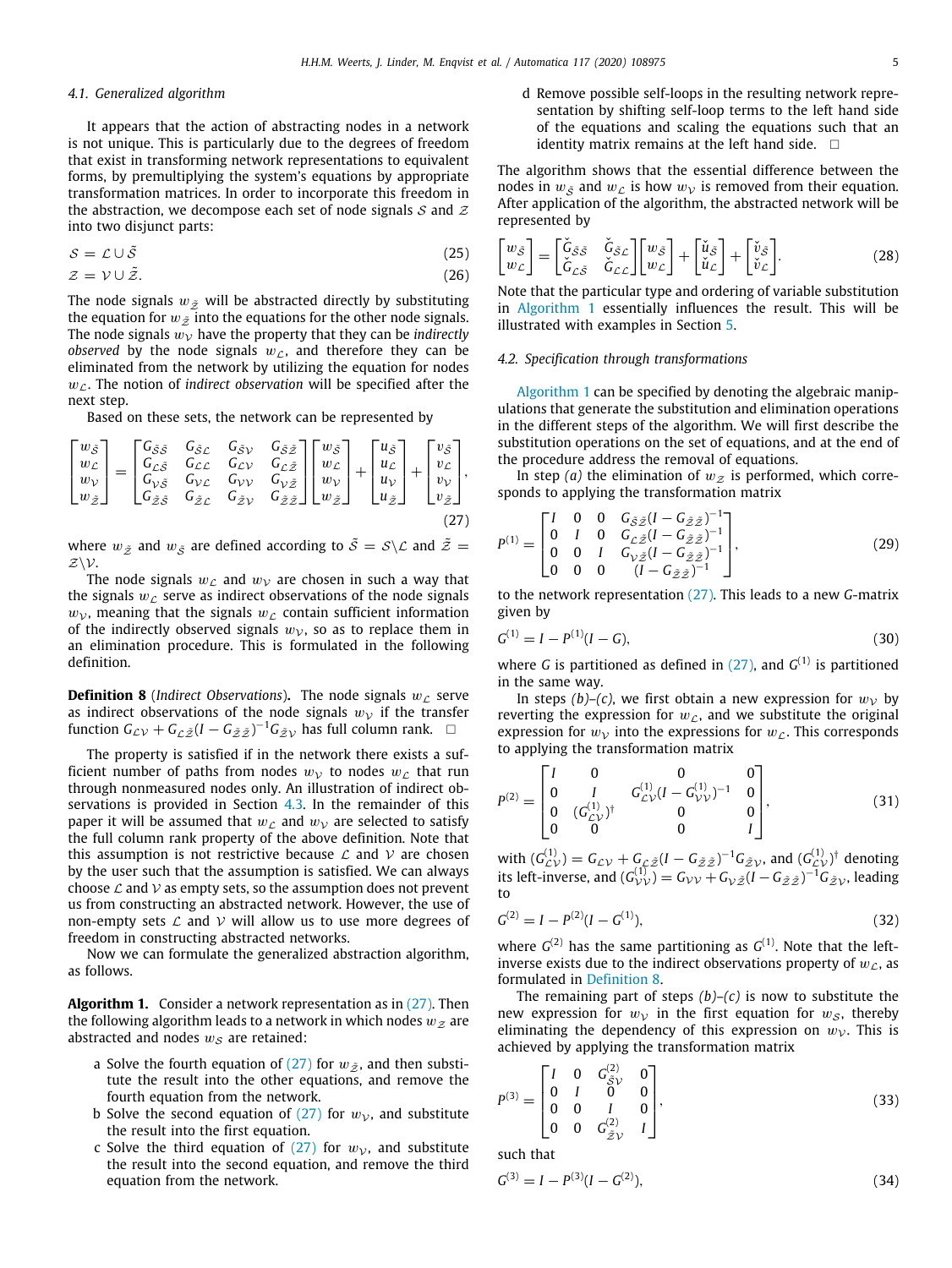where G<sup>(3)</sup> has the same partitioning as G<sup>(2)</sup>. The additional term  $G_{\tilde{Z}V}^{(2)}$  that is added in the fourth row of *P*<sup>(3)</sup> ensures that in the transformed network all columns that correspond to  $w_{\mathcal{Z}}$  are zero in  $G^{(4)}$ , including for the equations that will be removed.

Step *(d)* of the Algorithm is addressed by removing self-loops in the resulting network representation, by applying a diagonal transformation matrix *P* (4) with diagonal elements

$$
P_{jj}^{(4)} = \frac{1}{1 - G_{jj}^{(3)}}\tag{35}
$$

and being 0 elsewhere.

The total transformation that is applied to the network representation is now given by

$$
P^{(abs)} = P^{(4)}P^{(3)}P^{(2)}P^{(1)},\tag{36}
$$

which leads to a *G*-matrix of the transformed network representation that is structured according to

$$
G^{(4)} := (I - P^{(abs)}(I - G)) = \begin{bmatrix} \check{G}_{\tilde{S}\tilde{S}} & \check{G}_{\tilde{S}\mathcal{L}} & 0 & 0 \\ \check{G}_{\mathcal{L}\tilde{S}} & \check{G}_{\mathcal{L}\mathcal{L}} & 0 & 0 \\ \check{G}_{\mathcal{V}\tilde{S}} & \check{G}_{\mathcal{V}\mathcal{L}} & 0 & 0 \\ \check{G}_{\tilde{Z}\tilde{S}} & \check{G}_{\tilde{Z}\mathcal{L}} & 0 & 0 \end{bmatrix} . \tag{37}
$$

The abstracted network now results by selecting the first two block rows and columns in the matrix  $G^{(4)}$ , thereby removing the equations for the unmeasured/abstracted node variables  $w<sub>y</sub>$  and  $w_{\tilde{z}}$ .

<span id="page-5-3"></span>**Proposition 9.** *When applying the abstraction procedure of [Algo](#page-4-1)[rithm](#page-4-1)* [1](#page-4-1) *to a dynamic network given by* ([27](#page-4-0))*, the obtained abstracted network is the same as the abstracted network given by* ([28](#page-4-3)) *with*

$$
\begin{bmatrix}\n\check{G}_{\tilde{S}\tilde{S}} & \check{G}_{\tilde{S}\mathcal{L}} \\
\check{G}_{\mathcal{L}\tilde{S}} & \check{G}_{\mathcal{L}\mathcal{L}}\n\end{bmatrix} =\n\begin{bmatrix}\nI & 0 & 0 & 0 \\
0 & I & 0 & 0\n\end{bmatrix}\n(I - P^{(abs)}(I - G))\n\begin{bmatrix}\nI & 0 \\
0 & I \\
0 & 0\n\end{bmatrix}
$$
\n
$$
\begin{bmatrix}\n\check{u}_{\tilde{S}} \\
\check{u}_{\mathcal{L}}\n\end{bmatrix} =\n\begin{bmatrix}\nI & 0 & 0 & 0 \\
0 & I & 0 & 0\n\end{bmatrix}\nP^{(abs)}\n\begin{bmatrix}\nu_{\tilde{S}} \\
u_{\mathcal{L}} \\
u_{\tilde{z}}\n\end{bmatrix}
$$
\n
$$
\begin{bmatrix}\n\check{v}_{\tilde{S}} \\
\check{v}_{\mathcal{L}}\n\end{bmatrix} =\n\begin{bmatrix}\nI & 0 & 0 & 0 \\
0 & I & 0 & 0\n\end{bmatrix}\nP^{(abs)}\n\begin{bmatrix}\nv_{\tilde{S}} \\
v_{\mathcal{L}} \\
v_{\tilde{z}}\n\end{bmatrix}.
$$

**Proof.** Collected in the [Appendix](#page-10-0). □

## *4.3. Interpretations and discussion*

<span id="page-5-0"></span>Compared to selecting a set of nodes  $w_{\mathcal{Z}}$ , the particular choice of the sets of nodes  $w<sub>C</sub>$  and  $w<sub>V</sub>$  creates additional degrees of freedom in the problem of constructing an abstracted network, in which the nodes  $w_z$  (including  $w_y$ ) are removed. The mechanism that is used is that the network equation for the node signals  $w_{\mathcal{L}}$  is inverted to become an equation that describes the node signals  $w<sub>V</sub>$ . This equation is then subsequently used to substitute and eliminate the  $w<sub>V</sub>$  signals from the abstracted network. In order to be able to use the network equation for  $w_{\mathcal{L}}$  in this way, it needs to capture full information on the node signals  $w<sub>V</sub>$ . This is reflected in the property of *indirect* observations, and the required full column rank property of  $G_{\mathcal{L}\mathcal{V}} + G_{\mathcal{L}\tilde{\mathcal{Z}}}(I G_{\tilde{\mathcal{Z}}\tilde{\mathcal{Z}}})^{-1}G_{\tilde{\mathcal{Z}}\mathcal{V}}$ , as formulated in [Definition](#page-4-2) [8.](#page-4-2) This full rank property implies that  $dim(w_{\mathcal{L}}) \geq dim(w_{\mathcal{V}})$ . It is generically satisfied if there are dim( $w_{\mathcal{V}}$ ) vertex-disjoint paths present from  $w_{\mathcal{V}}$  to  $w_{\mathcal{L}}$ that run through nonmeasured/abstracted nodes only [\(Hendrickx](#page-12-12) [et al.](#page-12-12), [2019](#page-12-12); [van der Woude,](#page-12-30) [1991\)](#page-12-30). An example of the full rank



<span id="page-5-5"></span><span id="page-5-1"></span>**Fig. 1.** Example network with  $V = \{v_1, v_2\}$ ,  $\tilde{Z} = \{z\}$ ,  $\mathcal{L} = \{l_1, l_2, l_3\}$ , where the full rank condition is satisfied.

assumption is shown in [Fig.](#page-5-1) [1](#page-5-1). In the figure there are the two vertex-disjoint paths  $w_{v1} \rightarrow w_{l1}$  and  $w_{v2} \rightarrow w_{z} \rightarrow w_{l3}$  for two nodes that are indirectly observed. In this case actually any selection of two nodes from  ${w_{l_1}, w_{l_2}, w_{l_3}}$  would be sufficient to act as indirect observations of  $\{w_{v_1}, w_{v_2}\}$ .

The network abstraction introduced here, generalizes two earlier introduced abstraction algorithms. For the particular choice,  $\mathcal{L} = \emptyset$  and  $\mathcal{V} = \emptyset$ , [Algorithm](#page-4-1) [1](#page-4-1) describes the method of network immersion, as introduced in [Dankers et al.](#page-12-20) ([2016](#page-12-20)), and developed for the situation  $R = I$ . In that case steps  $(2)$ – $(3)$  of the algorithm become obsolete.

<span id="page-5-4"></span>If  $w<sub>c</sub>$  is restricted to consist of nodes that are out-neighbors of  $w_{\mathcal{V}}$ , and  $w_{\mathcal{V}}$  does not contain in-neighbors of  $w_{\tilde{\mathcal{Z}}}$ , and  $G_{\mathcal{L}\mathcal{V}}$  has full column rank, then [Algorithm](#page-4-1) [1](#page-4-1) describes the indirect inputs method as defined in [Linder and Enqvist](#page-12-23) [\(2017a\)](#page-12-23), which has been developed for the situation  $R = I$ . If  $\mathcal{L} = \emptyset$ , then the indirect inputs method is equivalent to the immersion method.

Because of well-posedness of the original network, all terms in the transformation matrices  $P^{(1)} \cdots P^{(4)}$  are proper, except possibly for the term  $(G_{CV}^{(1)})^{\dagger}$  which may be non-proper. This implies that the introduction of the sets  $\mathcal L$  and  $\mathcal V$  may lead to a final abstracted network representation that is non-proper. Properness of the resulting network representation is guaranteed if  $\mathcal{L} = \emptyset$ .

# *4.4. Identifiability analysis*

As discussed in Section [3.3](#page-3-4), it is impossible to formulate an identifiable model set for network representations of high complexity. The underlying objective of the particular abstraction algorithm is to limit the complexity of the abstracted network. An evaluation of the structure of network representations obtained with the abstraction algorithm is made. In this way we can guarantee that an identifiable model set can be defined for the abstracted network.

A sufficient condition for network identifiability that can easily be verified is that every node has an independent external excitation. This is achieved when the columns of  $\tilde{R}$  in

$$
\check{u}(t) = \check{R}(q)r
$$
\n(38)

can be permuted to arrive at a matrix with a leading diagonal ([Weerts et al.](#page-12-11), [2018a\)](#page-12-11). In order to verify whether this can be achieved we need to evaluate the structure of *R*. The ab-stracted network generated by [Algorithm](#page-4-1) [1](#page-4-1) corresponds to the transformation  $P^{(abs)}$ , such that

$$
\check{R} = \begin{bmatrix} I & 0 \end{bmatrix} P^{(abs)} R. \tag{39}
$$

Since  $P^{(abs)}$  and *R* are formulated in terms of the original network, we can formulate conditions for network identifiability based on the original topology. This is formally done in the next proposition.

<span id="page-5-2"></span>**Proposition 10.** *Consider the abstracted network* [\(28](#page-4-3)) *obtained by abstracting the original network* ([4\)](#page-1-3) *with [Algorithm](#page-4-1)* [1](#page-4-1) *by using the sets of nodes*  $\tilde{S}, \tilde{L}, \nu, \tilde{Z}$ *. The representation of the external excitations is*  $\check{u}(t) = \dot{R}(q)r$ . The matrix  $\dot{R}(q)$  can be given a leading *diagonal by column operations if the original network is such that*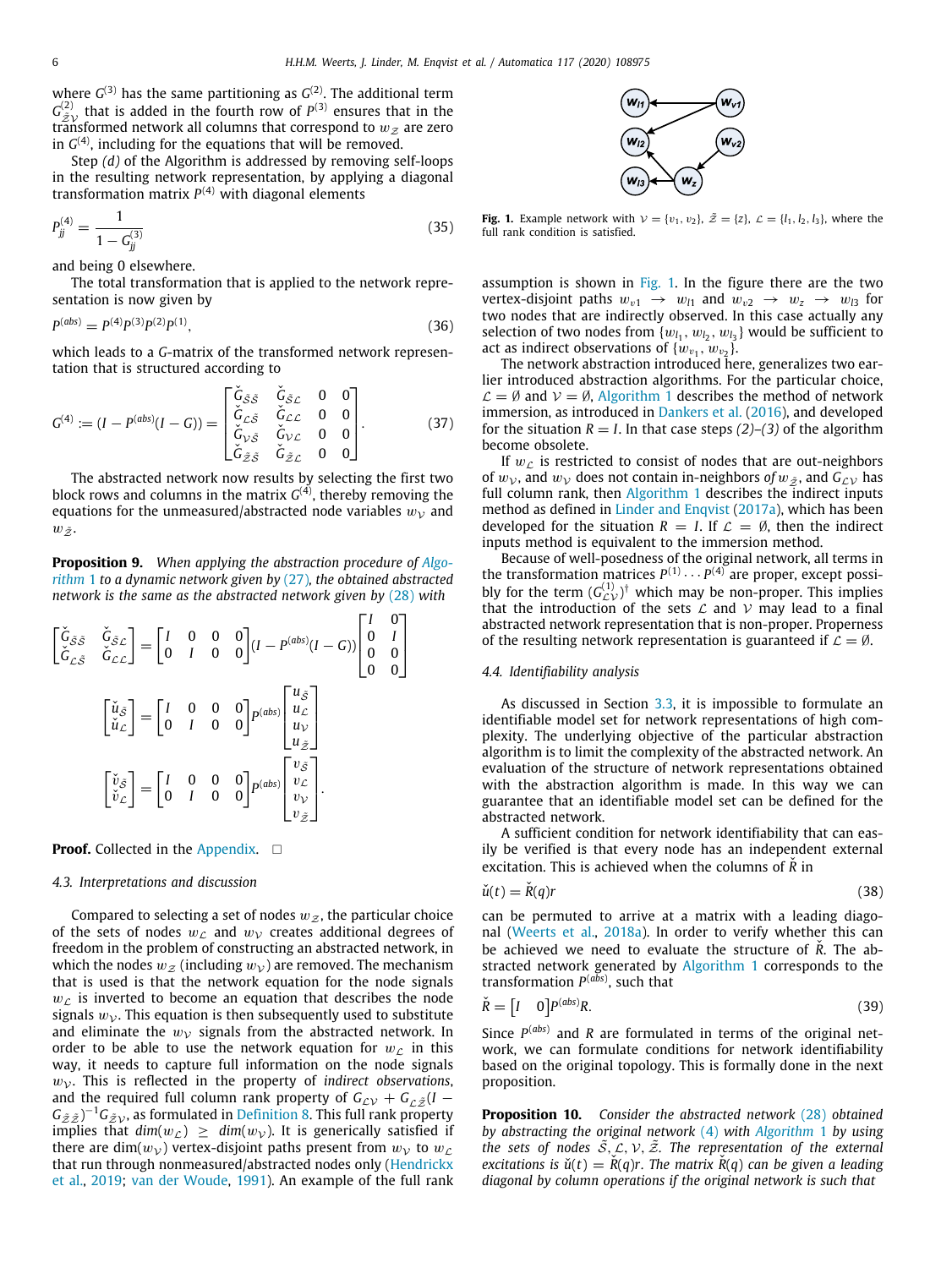

**Fig. 2.** Example network to illustrate abstraction.

- <span id="page-6-1"></span>(1)  $R_{\tilde{\mathcal{S}}\tilde{\mathcal{S}}}$  is diagonal, and  $r_{\tilde{\mathcal{S}}}$  is not an in-neighbor of nodes other than  $w_{\tilde{S}}$
- *(2)*  $R_{\mathcal{V}\mathcal{V}}$  *is diagonal, and*  $r_{\mathcal{V}}$  *is not an in-neighbor of nodes other than*  $w_{\mathcal{V}}$ *, and*
- (3)  $G_{\mathcal{L}\mathcal{V}}$  *is diagonal,*  $G_{\mathcal{L}\tilde{Z}} = 0$ ,  $G_{\mathcal{V}\mathcal{V}} = 0$ , and  $G_{\mathcal{V}\tilde{Z}} = 0$ .

## **Proof.** Collected in the [Appendix.](#page-10-0) □

The proposition implies that abstracted networks that are obtained by [Algorithm](#page-4-1) [1](#page-4-1) can be embedded in network identifiable model sets, under some restrictions on the original network. Here we have analyzed network identifiability of all modules in the abstracted network using sufficient conditions. The result may be extended by using less restrictive conditions that make use of the topology present in *G* ([Weerts et al.](#page-12-11), [2018a](#page-12-11)). Moreover, for consistency of the module of interest only network identifiability of that particular module is necessary. Conditions for network identifiability of a particular module are less restrictive than conditions for network identifiability of all modules ([Weerts et al.,](#page-12-17) [2018c\)](#page-12-17), which could further reduce the imposed conditions on the structure of the network.

## **5. Abstraction applied to an example network**

<span id="page-6-0"></span>In this section we will provide an example to illustrate some of the options that are available in network abstraction. Consider the network in [Fig.](#page-6-1) [2](#page-6-1) where the nodes are described by the following equations

<span id="page-6-6"></span>
$$
w_1 = G_{12}w_2 + G_{13}w_3 + G_{14}w_4 + r_1 + v_1 \tag{40}
$$

 $w_2 = G_{24}w_4 + r_2 + v_2$  (41)

<span id="page-6-4"></span>
$$
w_3 = r_3 + v_3 \tag{42}
$$

<span id="page-6-2"></span>
$$
w_4 = G_{41}w_1 + r_4 + v_4. \tag{43}
$$

If we would like to abstract node  $w_4$ , e.g. because this node signal cannot be measured, then we have different options for doing so. The set of retained nodes is  $S = \{1, 2, 3\}$  and the set of removed nodes is  $\mathcal{Z} = \{4\}.$ 

We have to make a choice on whether nodes are used as indirect observations. If we choose that there are no indirect observations, then  $\mathcal{L} = \mathcal{V} = \emptyset$ , such that  $\tilde{\mathcal{S}} = \{1, 2, 3\}$  and  $\tilde{\mathcal{Z}} = \{4\}$ . We eliminate  $w_4$  from the system equations by substituting its expression ([43](#page-6-2)) in the expressions of the nodes that are retained  $(40)$  $(40)$  $(40)$ – $(42)$ . This leads to a new set of equations given by

$$
w_1 = G_{14}G_{41}w_1 + G_{12}w_2 + G_{13}w_3 + r_1 + v_1 + G_{14}(r_4 + v_4)
$$
  
\n
$$
w_2 = G_{24}G_{41}w_1 + r_2 + v_2 + G_{24}(r_4 + v_4)
$$
  
\n
$$
w_3 = r_3 + v_3
$$

which induces a self-loop around  $w_1$ . This can be compensated for by moving the  $w_1$ -dependent term to the left hand side, and rewriting the equation for  $w_1$  as

$$
w_1 = S[G_{12}w_2 + G_{13}w_3 + r_1 + v_1 + G_{14}(r_4 + v_4)]
$$



<span id="page-6-5"></span>Fig. 3. Network obtained after abstracting node  $w_4$  through immersion.



<span id="page-6-7"></span>[Fig.](#page-6-1) 4. Modification of the network depicted in Fig. [2](#page-6-1), obtained after removal of node  $w_4$  by the indirect inputs method.

with  $S := (1 - G_{14}G_{41})^{-1}$ . As a result the abstracted network is obtained and sketched in [Fig.](#page-6-5) [3](#page-6-5). This way of eliminating node w<sup>4</sup> is referred to as *immersion* [\(Dankers et al.,](#page-12-20) [2016\)](#page-12-20), and comes down to lifting each path in the original network that contains the node signal that is eliminated. After removing the abstracted node signals, the remaining node signals are invariant.

As an alternative for the chosen abstraction, we can choose  $w_2$ as an indirect observation of  $w_4$ , such that  $\mathcal{L} = \{2\}, \mathcal{V} = \{4\},\$  $\tilde{\mathcal{S}} = \{1, 3\}$ , and  $\tilde{\mathcal{Z}} = \emptyset$ . In this situation, node signal  $w_4$  is abstracted by utilizing the expression for  $w_2$ . We rewrite Eq. ([41\)](#page-6-6) as

$$
w_4 = G_{24}^{-1}(w_2 - v_2 - r_2)
$$

and substitute this into  $(40)$  $(40)$  $(40)$  to obtain the expression for  $w_1$ 

$$
w_1 = G_{12}w_2 + G_{13}w_3 + G_{14}\underbrace{G_{24}^{-1}(w_2 - r_2 - v_2)}_{w_4} + r_1 + v_1.
$$

<span id="page-6-3"></span>In order to obtain the new expression for  $w_2$  we directly substitute the expression for  $w_4(43)$  $w_4(43)$  $w_4(43)$  into the expression for  $w_2(41)$  $w_2(41)$ . The abstracted network is sketched in [Fig.](#page-6-7) [4](#page-6-7), and given by the following equations:

$$
w_1 = (G_{12} + G_{14}G_{24}^{-1})w_2 + G_{13}w_3 + r_1 + v_1
$$
  
- 
$$
G_{14}G_{24}^{-1}(r_2 + v_2)
$$
  

$$
w_2 = G_{24}G_{41}w_1 + r_2 + v_2 + G_{24}(r_4 + v_4)
$$
  

$$
w_3 = r_3 + v_3.
$$

This alternative method of eliminating node variable  $w_4$  is referred to as the *indirect inputs method* introduced in [Linder and](#page-12-24) [Enqvist](#page-12-24) ([2017b\)](#page-12-24). The principle idea is that the out-neighbor of a node that needs to be abstracted contains information about that node. Then the equation of the out-neighbor is manipulated in order to obtain an explicit expression for the node to be abstracted, which is then used to eliminate the node from the network. A major difference with the method of immersion is that the inverse of modules may appear in the resulting network representation.

It can be observed that the network topology and module dynamics can change when nodes are abstracted from the network. In particular the module *G*<sup>13</sup> has changed to *SG*<sup>13</sup> when the immersion method is applied, while it remains invariant when the indirect inputs method is applied. This is going to be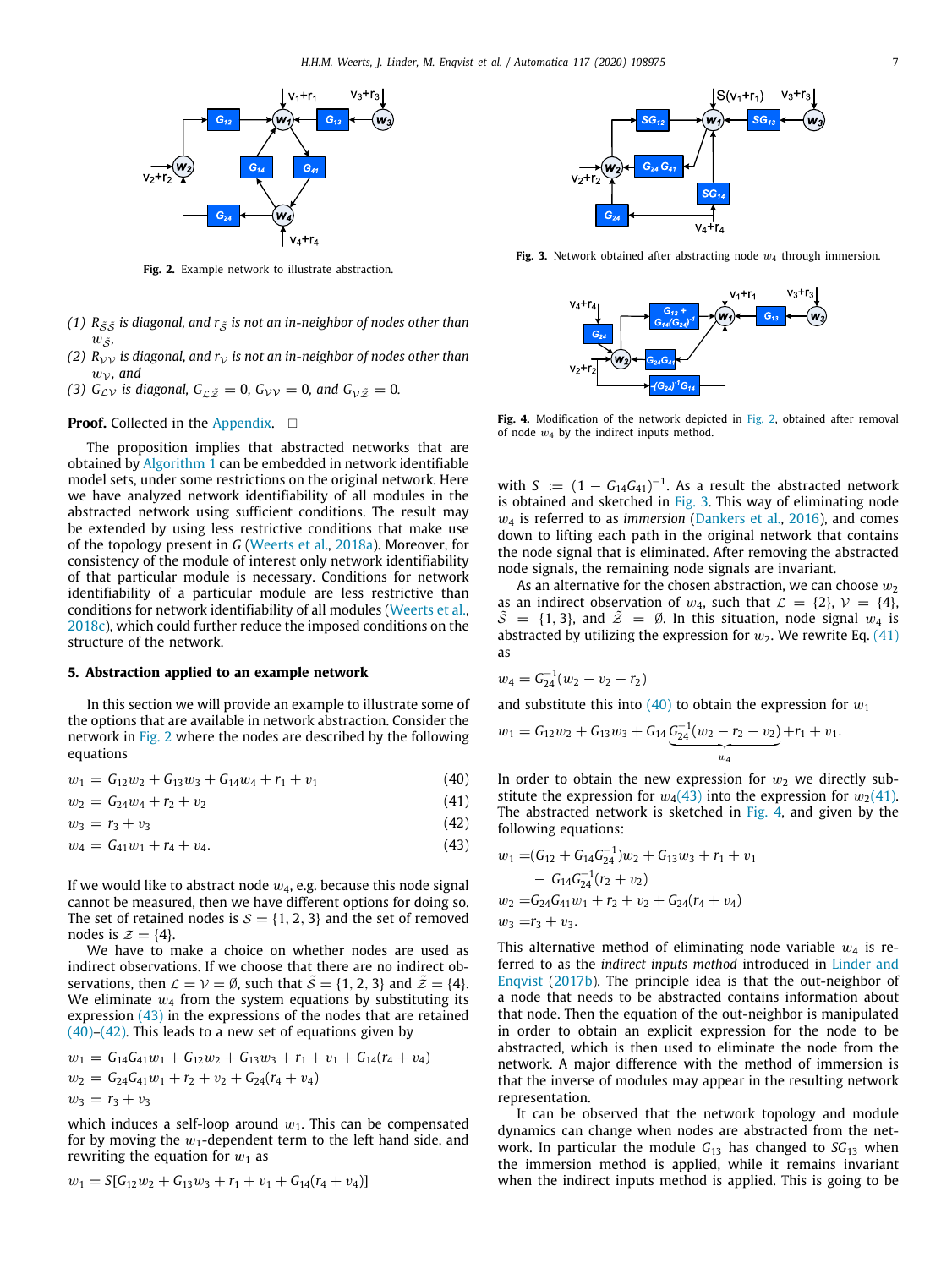important when considering the problem of identifying a local module on the basis of a restricted set of measured node signals, as will be discussed in the next section.

# **6. Identification setting for invariant modules**

<span id="page-7-0"></span>We have introduced an algorithm to perform network abstraction. The remaining question to answer is how this will help to select nodes for the identification of the module of interest. A central point in our reasoning will be the invariance of the target module in the abstracted network. Although for consistent identification of the target module it is not strictly necessary to have target module invariance, cf. e.g. the indirect type identification methods of [Bazanella et al.](#page-12-15) [\(2017](#page-12-15)), [Gevers et al.](#page-12-16) ([2018\)](#page-12-16) and [Hendrickx et al.](#page-12-12) ([2019](#page-12-12)) or the Wiener-filter based method of [Materassi and Salapaka](#page-12-25) [\(2015,](#page-12-25) [2019\)](#page-12-26), invariant target modules are very attractive in two-stage methods ([Dankers et al.,](#page-12-20) [2016;](#page-12-20) [Linder & Enqvist](#page-12-24), [2017b](#page-12-24)), and they are indispensable in direct methods ([Dankers et al.,](#page-12-20) [2016](#page-12-20)) that have the potential to provide consistent and maximum likelihood (and thus minimum variance) results. In [Dankers et al.](#page-12-20) ([2016\)](#page-12-20) and [Linder and Enqvist](#page-12-24) ([2017b\)](#page-12-24) two different abstraction methods have been used to select node signals to be measured for identification of a target module, based on the invariant module principle. The prime reasoning and the formulation of generalized results are presented next.

## *6.1. Direct identification setup*

If the target module to be identified is  $G_{ii}(q)$ , then a MISO identification setup on the basis of the abstracted network can be formulated in the following way. Node w*<sup>j</sup>* is used as output, and the following nodes are inputs:  $w_{\tilde{S}\setminus j}$  with  $i \in S$ ,  $w_{\mathcal{L}}$ , and possibly additional external excitations. In this way an identification algorithm can provide us with a consistent estimate of the modules of the abstracted network  $\tilde{G}_{jk}$  for all  $k \in S$ , provided that some regularity conditions are satisfied, among which sufficient excitation properties of the measured signals. We have seen in the examples of the previous section that a module may remain unchanged after abstraction for particular choices of the sets  $\tilde{\mathcal{S}}, \mathcal{L}, \mathcal{V}, \tilde{\mathcal{Z}},$  i.e.

$$
G_{ji}(q) = \breve{G}_{ji}(q). \tag{44}
$$

If the modules of the abstracted network are estimated consistently, and the module of interest has remained invariant in the abstracted network, then the module of interest is estimated consistently. In the remainder of this section we will address the problem under which conditions the abstracted network has the mentioned invariance property ([44\)](#page-7-1) of *Gji*.

# *6.2. Invariance of the module Gji*

When applying immersion as a specific abstraction algorithm, it has been analyzed in [Dankers et al.](#page-12-20) ([2016](#page-12-20)) under which conditions on the set of retained node signals, a particular module in the network will remain invariant.

<span id="page-7-2"></span>**Proposition 11** (*[Dankers et al.,](#page-12-20) [2016](#page-12-20)*)**.** *Consider a dynamic network as defined in* ([4\)](#page-1-3)*, and let Gji*(*q*) *be the module of interest. Denote with*  $\breve G_{ji}(q,\tilde{\mathcal{S}},\mathcal{L},\mathcal{V},\tilde{\mathcal{Z}})$  the module  $\breve G_{ji}$  in the network that is abstracted us*ing [Algorithm](#page-4-1)* [1](#page-4-1) with the sets  $\tilde{S}$ ,  $\mathcal{L}$ ,  $\mathcal{V}$ ,  $\tilde{Z}$ *. Let the network abstraction be performed through immersion, i.e. with*  $\mathcal{L} = \mathcal{V} = \emptyset$ *. Define the set*  $\mathcal{D}_i = \overline{\mathcal{S}} \setminus j$ *. Then* 

$$
\breve{G}_{ji}(q, \tilde{S}, \mathcal{L}, \mathcal{V}, \tilde{\mathcal{Z}}) = G_{ji}(q) \tag{45}
$$

*if* D*<sup>j</sup> satisfies the following conditions:*



<span id="page-7-3"></span>Fig. 5. Networks to illustrate issues with parallel paths when abstracting

- $(1)$  *i* ∈  $\mathcal{D}_j$ , *j* ∉  $\mathcal{D}_j$ ,
- *(2) every path from*  $w_i$  *to*  $w_j$ *, excluding the path*  $G_{ji}$ *, goes through a* node  $w_k$ ,  $k \in \mathcal{D}_j$ ,
- *(3) every loop from*  $w_j$  *to*  $w_j$  *goes through a node*  $w_k$ *,*  $k \in \mathcal{D}_j$ .  $\square$

According to this proposition, there are two situations that need to be checked for guaranteeing module invariance: parallel paths and loops around the output. Every path that connects input and output parallel to the target module, and every loop around the output should be ''blocked'' by another node that is retained in the abstracted network.

## *6.3. Generalization of invariance conditions*

The following two examples illustrate the parallel paths and loops around the outputs, leading to a generalization of [Propo](#page-7-2)[sition](#page-7-2) [11](#page-7-2) that extends the applicability from the immersion abstraction algorithm to the generalized abstraction algorithm. In the next examples, noise-free networks are used in order to stick to the core reasoning.

**Example 12** (*Parallel Paths*)**.** Consider the left network in [Fig.](#page-7-3) [5](#page-7-3) and the module of interest  $G_{ji}$ . Paths that run in parallel to this module, i.e. paths from  $w_i$  to  $w_j$ , may lead to changes in the module of interest during abstraction. If  $w<sub>u</sub>$  is removed using immersion, with  $\mathcal{L} = \emptyset$ ,  $\mathcal{V} = \emptyset$ , then  $w_u = G_{ui}w_i$  is substituted into the equation for  $w_j$ , such that the dynamics of modules  $G_{ju}$ and  $G_{ui}$  are merged with module of interest  $w_i \rightarrow w_j$ , i.e.

$$
w_j = (G_{ji} + G_{ju} G_{ui}) w_i.
$$
\n
$$
(46)
$$

<span id="page-7-1"></span>As stated in **[Proposition](#page-7-2) [11](#page-7-2)**, a way to prevent these parallel paths from changing the module of interest is by including a node in every parallel path in the abstracted network, for example by measuring w*u*.

An alternative way of removing  $w_u$  is to include  $w_l$  as an indirect observation of  $w_u$ , i.e. by choosing  $w_{\mathcal{L}} = w_l$ ,  $w_{\mathcal{V}} = w_u$ . In this case the node  $w_u$  is substituted with  $w_u = G_{lu}^{-1} w_l$  such that

$$
w_j = G_{ji} w_i + G_{ju} G_{lu}^{-1} w_l. \tag{47}
$$

The substitution uses an equation that does not contain  $w_i$ , such that *Gji* remains invariant. Apparently, it is not strictly necessary to include a node in every parallel path in the abstracted network. An indirect observation of a node in the parallel path may be used to *block* this path.

When an additional path  $w_i \rightarrow w_l$  exists as in the right network in [Fig.](#page-7-3) [5,](#page-7-3) the situation changes. Now the equation for node  $w_l$  depends on  $w_i$ , and if the unknown node  $w_u$  is eliminated using the indirect observation  $w_l$ , then an additional contribution from  $w_i$  appears such that the module of interest is changed, i.e.

$$
w_j = (G_{ji} - G_{ju}G_{lu}^{-1}G_{li})w_i + G_{ju}G_{lu}^{-1}w_l,
$$
\n(48)

where  $w_u = G_{lu}^{-1}(w_l - G_{li}w_i)$  is used. If in the left network of [Fig.](#page-7-3) [5](#page-7-3) there is no path from  $w_u$  to  $w_l$ , then  $w_l$  cannot be used as an indirect observation. □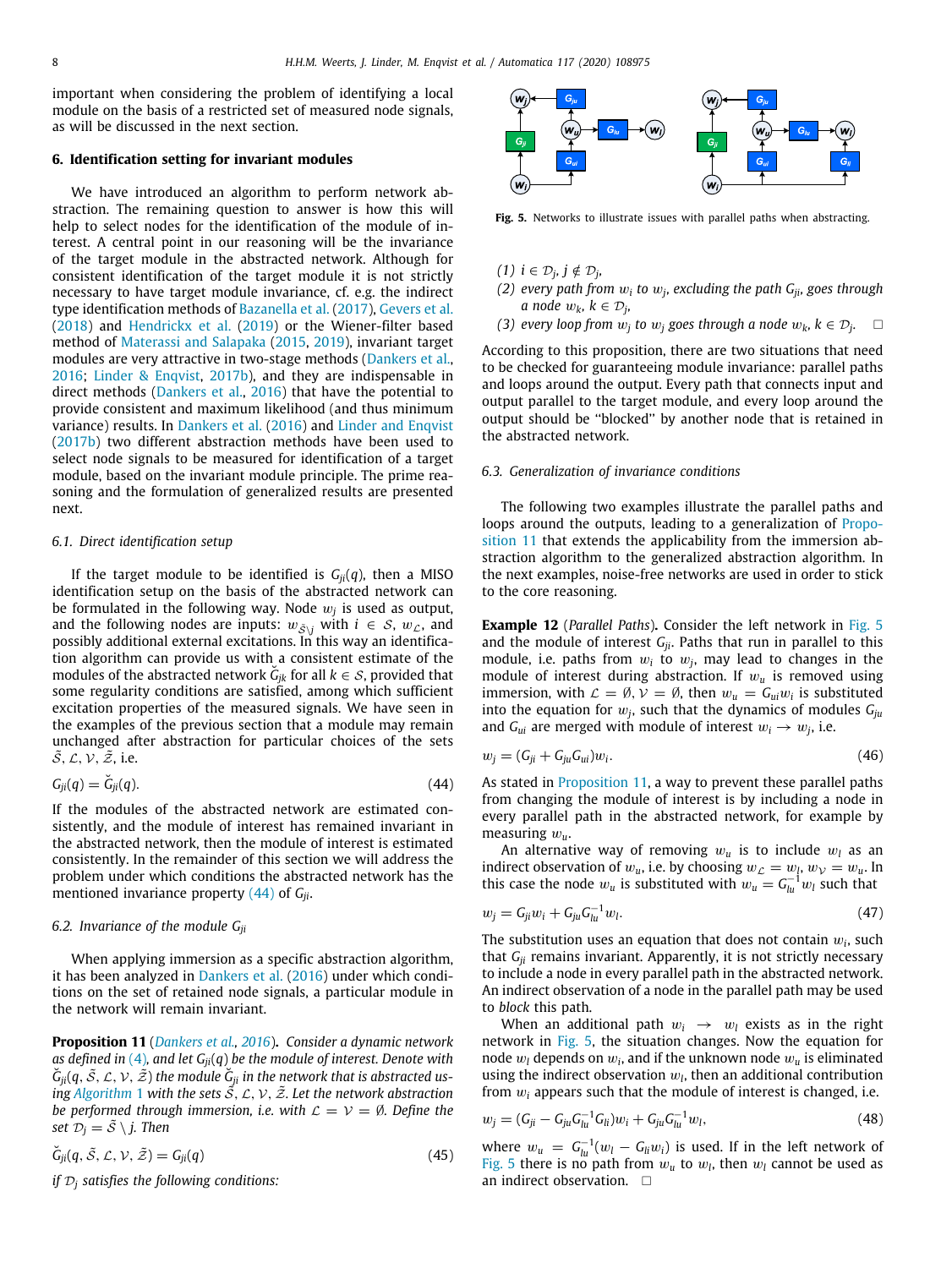

<span id="page-8-1"></span>Fig. 6. Networks to indicate issues with self-loops when making abstractions.

From the example it can be observed that the nodes used as indirect observations, i.e.  $w_c$ , should not have  $w_i$  as an in-neighbor.

**Example 13** (*Self-loops*)**.** Consider the left network in [Fig.](#page-8-1) [6](#page-8-1) and suppose the module of interest is *Gji*. Paths that run as a loop around the output of this module, i.e. paths from  $w_j$  to  $w_j$ , may lead to changes in the module of interest during abstraction. If the node  $w_u$  of the left network in [Fig.](#page-8-1) [6](#page-8-1) is eliminated by immersion, using  $\mathcal{L} = \emptyset$  and  $\mathcal{V} = \emptyset$ , then abstraction leads to the following. The equation  $w_u = G_{uj}w_j$  is substituted into the equation for  $w_j$ , after which a self-loop around w*<sup>j</sup>* is resolved. This leads to the following change in the module of interest

$$
w_j = \frac{G_{ji}}{1 - G_{ju} G_{uj}} w_i.
$$
\n(49)

As stated in [Proposition](#page-7-2) [11,](#page-7-2) a way to prevent these loops around the output from changing the module of interest is by including a node in every such loop around  $w_j$  in the abstracted network, for example by measuring w*u*.

An alternative way of removing  $w_u$  is to include  $w_l$  as an indirect observation of  $w_u$ , i.e. by choosing  $w_{\mathcal{L}} = w_l$  and  $w_{\mathcal{V}} =$  $w_u$ . In this case the  $w_u$  is substituted for  $w_u = G_{lu}^{-1} w_l$  such that

$$
w_j = G_{ji} w_i + G_{ju} G_{lu}^{-1} w_l.
$$
\n(50)

The substitution uses an equation that does not contain  $w_j$ , such that no self-loop has to be resolved, and *Gji* remains invariant. It is thus not strictly necessary to include a node in every loop around  $w_j$  in the abstracted network. An indirect observation of a node in a loop around w*<sup>j</sup>* may be used to *block* this path.

If instead there is a direct link  $w_j$   $\rightarrow$   $w_l$  like in the right network of [Fig.](#page-8-1) [6,](#page-8-1) then  $w_l$  depends directly on  $w_j$ , and using this equation for elimination of w*<sup>u</sup>* would again lead to a dependence of  $w_i$  on itself in the abstracted network, i.e.

$$
w_j = G_{ji} w_i + G_{ju} G_{lu}^{-1} (w_l - G_{lj} w_j),
$$
\n(51)

where  $w_u$  is substituted for  $w_u = G_{lu}^{-1}(w_l - G_{lj}w_j)$ . The self-loop should be resolved, leading to

$$
w_j = \frac{G_{ji}}{1 + G_{ju} G_{lu}^{-1} G_{lj}} w_i + \frac{G_{ju} G_{lu}^{-1}}{1 + G_{ju} G_{lu}^{-1} G_{lj}} w_l
$$
(52)

where it is obvious that the module of interest has changed.  $\square$ 

In conclusion, for verifying module invariance in abstracted networks obtained by [Algorithm](#page-4-1) [1](#page-4-1) we have to consider the following. It is not sufficient to only consider parallel paths from w*<sup>i</sup>* to  $w_j$  and loops from  $w_j$  to  $w_j$  that appear in the data generating system. We have to also consider indirect observations of the nodes that are part of parallel paths and loops around the output. Paths from  $w_i$  and  $w_j$  to the indirect observations  $w_\mathcal{L}$  also have to be considered to avoid merging of paths and to keep *Gji* invariant under the transformation. These observations lead to the following formal result.

<span id="page-8-2"></span>**Theorem 14.** *Consider a dynamic network as defined in* ([4\)](#page-1-3)*, and let G*<sub>ji</sub>(q) *be the module of interest. Denote with*  $\check{G}_{ji}(q, \tilde{\mathcal{S}}, \mathcal{L}, \mathcal{V}, \tilde{\mathcal{Z}})$ *the module*  $\check{G}_{ji}$  *in the abstracted network that is obtained using* 

*[Algorithm](#page-4-1)* [1](#page-4-1) with the sets  $\tilde{S}$ ,  $\mathcal{L}$ ,  $\mathcal{V}$ ,  $\tilde{Z}$ *. Assume that nodes*  $w_{\mathcal{L}}$  *act as indirect observations of nodes*  $w<sub>V</sub>$  *according to [Definition](#page-4-2) [8](#page-4-2), and that*  ${i, j}$  ⊂ S̃. Define the sets  $\mathcal{J} = {j}$  ∪  $\mathcal{L}$  and  $\mathcal{K} = \mathcal{V} \cup \tilde{S} \setminus {j}$ *. Then* 

$$
\breve{G}_{ji}(q, \tilde{S}, \mathcal{L}, \mathcal{V}, \tilde{\mathcal{Z}}) = G_{ij}(q)
$$
\n(53)

*if the following conditions on the sets*  $\tilde{S}$ ,  $\mathcal{L}$  and  $\mathcal{V}$  are satisfied:

- *(a)* All paths from  $w_i$  to  $w_{\mathcal{J}}$ , excluding the direct path  $G_{ii}$ , pass *through a node*  $w_k, k \in \mathcal{K} \setminus \{i\}$ ,
- *(b) All paths from*  $w_i$  *to*  $w_{\mathcal{J}}$  *pass through a node*  $w_k$ ,  $k \in \mathcal{K}$ *.*

## **Proof.** Collected in the [Appendix.](#page-10-0) □

In condition  $(a)$  the index *i* is excluded from the set  $K$  since every path that starts in w*<sup>i</sup>* contains a node in K. Conditions *(a)* and *(b)* imply that there cannot be any direct paths from w*<sup>i</sup>* and  $w_i$  to indirect observations  $w_{\mathcal{L}}$ , i.e.  $G_{\mathcal{L}i} = 0$ , and  $G_{\mathcal{L}i} = 0$ .

The set K is the set of, either directly retained signals in  $\tilde{\mathcal{S}}$ , except for node *j*, or indirectly observed nodes in  $V$ . The result of the theorem implies that all parallel paths from  $w_i$  to  $w_\tau$  and all loops around the 'output', i.e. all paths from  $w_j$  to  $w_{\mathcal{J}}$ , must pass through a node in this set.

**Remark 15.** The conditions in [Theorem](#page-8-2) [14](#page-8-2) are a generalization of the conditions for immersion. For the choice  $\mathcal{L} = \emptyset$  and  $V = \emptyset$ , [Algorithm](#page-4-1) [1](#page-4-1) is equivalent to the immersion algorithm, and the results of [Theorem](#page-8-2) [14](#page-8-2) are equivalent to the conditions of [Proposition](#page-7-2) [11](#page-7-2), [\(Dankers et al.,](#page-12-20) [2016](#page-12-20)). In the generalized situation, parallel paths  $w_i \rightarrow w_j$  and loops around the output  $w_i \rightarrow w_j$ can also be blocked by indirectly observed nodes, present in  $\mathcal{V}$ , instead of just by directly observed nodes in  $\tilde{\mathcal{S}}$ .

**Remark 16.** The conditions in [Theorem](#page-8-2) [14](#page-8-2) are a generalization of the conditions for the indirect inputs method, as formulated in [Linder and Enqvist](#page-12-24) [\(2017b](#page-12-24)). This latter method results if we consider the particular situation that indirect observations are no in-neighbors of the output node, i.e.  $G_{i\mathcal{L}} = 0$ , and that all inneighbors of indirect observations are in  $S \cup V$ , i.e.  $G_{\mathcal{L}\tilde{Z}} = 0$ . In the generalized situation presented here, indirect observations  $w_{\mathcal{L}}$  are allowed to be in-neighbors of  $w_j$ , and they are allowed to have abstracted nodes  $w_z$  as in-neighbors.

## **7. Node selection strategy**

<span id="page-8-0"></span>[Theorem](#page-8-2) [14](#page-8-2) allows us to check whether a module remains invariant under abstraction if the network topology is known and we have divided the nodes into four groups. The next question is how to choose the sets of nodes, based on the network topology, such that the module of interest remains invariant.

## *7.1. Selecting the sets of nodes*

The strategy to obtaining a set of measured nodes in [Dankers](#page-12-20) [et al.](#page-12-20) [\(2016\)](#page-12-20) is as follows. First the input and output nodes of the module of interest are required to be measured. Then every parallel path from the input to the output node must be blocked by a measured node. This means that nodes are added such that each of those paths contains a measured node. Similarly every loop around the output node must be blocked by a measured node, so nodes are added such that each of those loops contains a measured node. Different nodes on a path can be chosen to block the path, so the choice of which nodes to measure is not unique.

Now, the method of choosing nodes is adapted with the possibility of using indirectly observed nodes. A parallel path or a loop can now be blocked by either a measured or an indirectly observed node. However, when we use an indirect observation to block a path, additional conditions must be satisfied. Paths from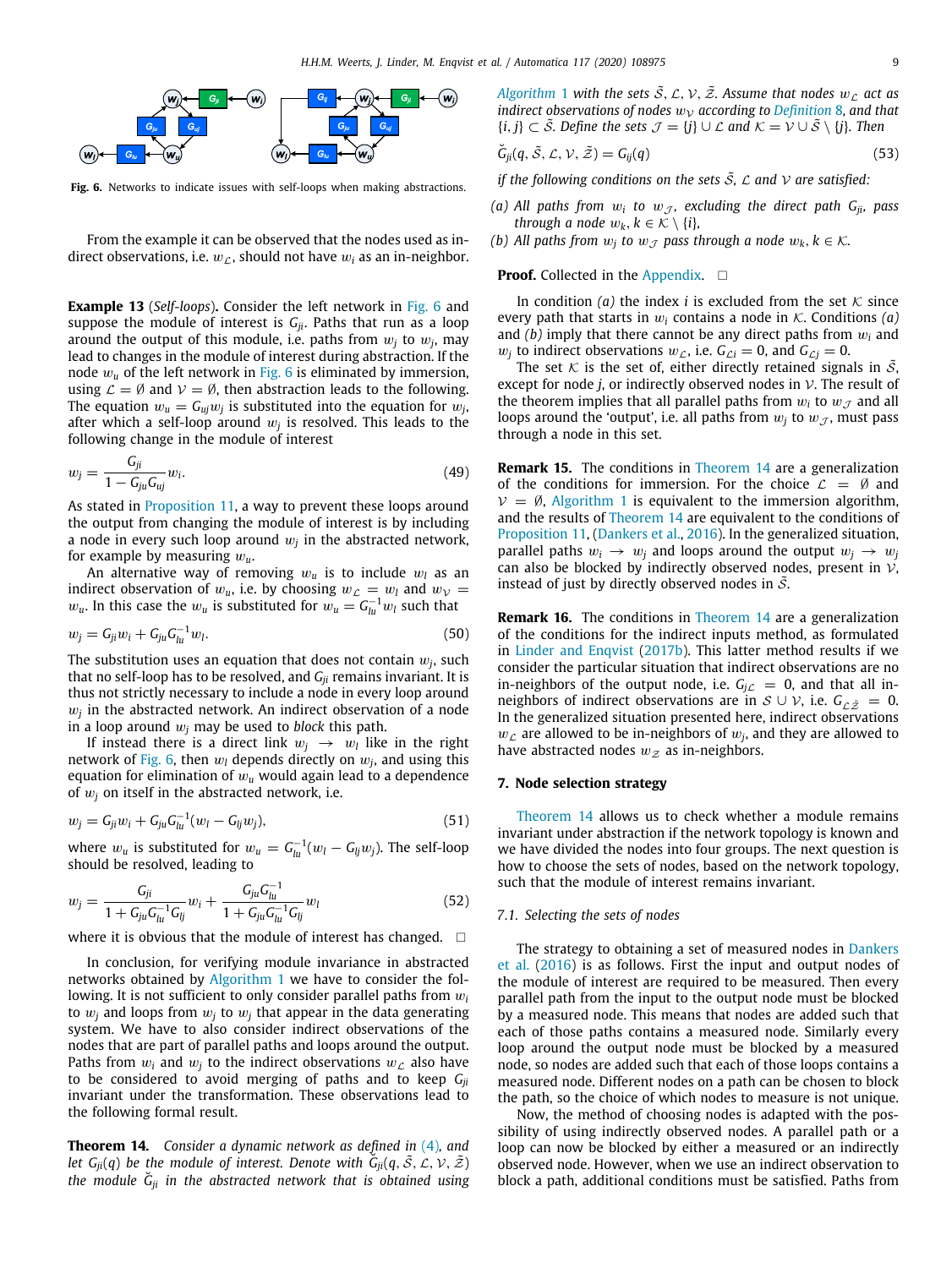

<span id="page-9-0"></span>**Fig. 7.** Network where measured nodes and indirectly observed nodes are to be selected.

either input or output of the module of interest to the indirect observation must also be blocked by either a measured or an indirectly observed node. For each indirect observation that is added, this condition on blocking the paths is applied recursively. This selection method is demonstrated in the following example.

**Example 17** (*Selecting Nodes*)**.** For an illustration of how to select nodes, consider the network in [Fig.](#page-9-0) [7](#page-9-0). The module of interest is *Gji*, so we select  $w_j$  as output, and  $w_i$  is included as a predictor input. A parallel path through node  $w_u$  exists and must be blocked if  $G_{ii}$ is to remain invariant. We can either include  $w<sub>u</sub>$  as a predictor input, or we can choose to indirectly observe it using  $w_l.$  When  $w_l$  is chosen as indirect input measurement,  $l \in \mathcal{L}$ , and the parallel path from  $w_i$  to  $w_l$  through  $w_2$  should be blocked, so either  $w_2$  should then be included as a predictor input, or  $w_3$  can be included as the indirect observation of  $w_2$ .  $\Box$ 

#### *7.2. External excitation*

In an estimation setting, both the nodes  $w_k$ ,  $k \in \tilde{S} \setminus j$  and  $w_l$ ,  $l \in$  $\mathcal L$  are used as predictor inputs to parameterized modules. The question can then be raised what the effect is on the identification setup for nodes being present in one of these sets. The external variables that are in-neighbors of the node w*<sup>j</sup>* in the abstracted network need to be included as input. Depending on the chosen nodes in  $\tilde{S}$  and  $\mathcal L$  different external variables are in-neighbors of the node w*<sup>j</sup>* , so different external variables need to be chosen in the experimental setup. We have seen that placing a node in either  $\mathcal L$  or  $\tilde{\mathcal S}$  leads to a different transformation matrix  $P^{(abs)}$ . This leads to different locations of zeros in the transformed *R*. The structure of  $\tilde{R}$  can be described as follows. Let *D* denote the structure of a matrix that is diagonal, and let ∗ denote a matrix of arbitrary structure, then

$$
\check{u}_{\mathcal{S}} = \begin{bmatrix} D & * & 0 & * \\ 0 & * & D & G_{\mathcal{L}\mathcal{V}}^{(1)} & * \end{bmatrix} R \begin{bmatrix} r_{\mathcal{S}} \\ r_{\mathcal{L}} \\ r_{\mathcal{V}} \\ r_{\mathcal{Z}} \end{bmatrix},\tag{54}
$$

where

$$
G_{\mathcal{L}\mathcal{V}}^{(1)} = \left( G_{\mathcal{L}\mathcal{V}} + G_{\mathcal{L}\tilde{\mathcal{Z}}}(I - G_{\tilde{\mathcal{Z}}\tilde{\mathcal{Z}}})^{-1} G_{\tilde{\mathcal{Z}}\mathcal{V}} \right). \tag{55}
$$

If we consider situation that the conditions of [Proposition](#page-5-2) [10](#page-5-2) are satisfied, e.g. where *R* and  $G_{LV}$  are diagonal, where  $G_{\mathcal{L}\tilde{Z}} = 0$ ,  $G_{\mathcal{V}\mathcal{V}} = 0$ , and  $G_{\mathcal{V}\tilde{Z}} = 0$ , and considering that *D* is diagonal, then the external excitations

$$
r_j, r_\mathcal{L}, \quad \text{and } r_{\tilde{\mathcal{Z}}}
$$

may be in-neighbor of  $w_j$ . In terms of choosing a network model set for the abstracted network, the structure of  $(54)$  specifies how to choose the zero-structure of the parameterized  $R(q, \theta)$  that is to be used for estimation of the abstracted network.

## *7.3. The noise model*

Due to the abstraction, the noise process is modified in a way that is the same as the modification of the external excitations. The following expression is obtained for the disturbances

$$
\check{v}_{\mathcal{S}} = \begin{bmatrix} D & * & 0 & * \\ 0 & * & D \ G_{\mathcal{L}\mathcal{V}}^{(1)} & * \end{bmatrix} H \begin{bmatrix} e_{\mathcal{S}} \\ e_{\mathcal{L}} \\ e_{\mathcal{V}} \\ e_{\mathcal{Z}} \end{bmatrix} \tag{56}
$$

with  $G_{CV}^{(1)}$  specified in [\(55\)](#page-9-2). The obtained noise filter above is not square, which is problematic in terms of identification. This noise model relates to a square noise filter *<sup>H</sup>*ˇ and white noise  $\check{e}$  that can be used in an identification setting. It is likely that the obtained *H* is then no longer diagonal. The zero-structure of the obtained noise filter can be used as the zero-structure when parameterizing the network model set. Under particular conditions special noise structures can be obtained that can be exploited. If no particular structure is obtained for the noise model, then all process noises are correlated.

#### *7.4. Identification methods*

For a particular network, and a choice of target module *Gji*, the choice of the node sets  $\tilde{S}, \mathcal{L}, \mathcal{V}, \tilde{Z}$  will determine whether the target module will remain invariant in the abstracted network. This result can be applied in the problem of identifying the target module *Gji* on the basis of measured node signals. In the abstracted network we have the node signals  $w_{\mathcal{S}}$ , which we assume to be available from observations. We can now construct an identification setup in line with the methods developed in [Van den Hof et al.](#page-12-13) ([2013](#page-12-13)). Determine the set of input predictors as those node signals in  $w<sub>S</sub>$  that are in-neighbors of the output  $w_j$  in the abstracted network. If  $G_{ji}$  has remained invariant in the abstracted network, i.e. when the conditions of [Theorem](#page-8-2) [14](#page-8-2) are satisfied, the identification problem of estimating the transfer functions from inputs in  $w<sub>S</sub>$  to output  $w<sub>j</sub>$  will now estimate the module from input  $w_i$  to output  $w_j$  that is equal to the module  $G_{ji}$ in the original network. Consistent identification of this module is then possible under the typical regularity conditions of the prediction error methods, as formulated in [Van den Hof et al.](#page-12-13) ([2013\)](#page-12-13). This implies that:

- For the two-stage identification method, consistency of the estimate  $\hat{G}_{ji}$  is achievable if there is a sufficient excitation by external excitation signals in the network;
- For the direct identification method, consistency of the estimate  $\hat{G}_{ji}$  is achievable, if besides sufficient excitation by external excitation and disturbance signals, correlated noises between inputs and outputs are taken care of. This can be done by either choosing the node sets  $\tilde{S}$ ,  $\mathcal{L}$ ,  $\mathcal{V}$ ,  $\tilde{Z}$  such that these correlated noises (or confounding variables) do not occur, [Dankers et al.](#page-12-21) [\(2017](#page-12-21)), or by modeling this noise correlation correctly in the model, leading to the so-called jointdirect method as presented in [Weerts et al.](#page-12-10) [\(2018b](#page-12-10)) and [Van](#page-12-31) [den Hof, Ramaswamy, Dankers, and Bottegal](#page-12-31) [\(2019](#page-12-31)).

<span id="page-9-2"></span><span id="page-9-1"></span>When applied to the abstracted network, the prediction error associated with the joint-direct method is

$$
\varepsilon(\theta) = \check{H}^{-1}(\theta) \left( (I - \check{G}(\theta)) w_{\mathcal{S}} - \check{R}(\theta) r \right),\tag{57}
$$

where the  $\check{G}(\theta)$ ,  $\check{R}(\theta)$ ,  $\check{H}^{-1}(\theta)$  are structured according to the topology obtained by network abstraction, the  $w_{\mathcal{S}}$  are all retained nodes, and *r* are all available external excitations. Then  $\varepsilon^T \varepsilon$  is minimized over the parameters to obtain the estimated model. A further analysis of the particular identification results is beyond the scope of this paper.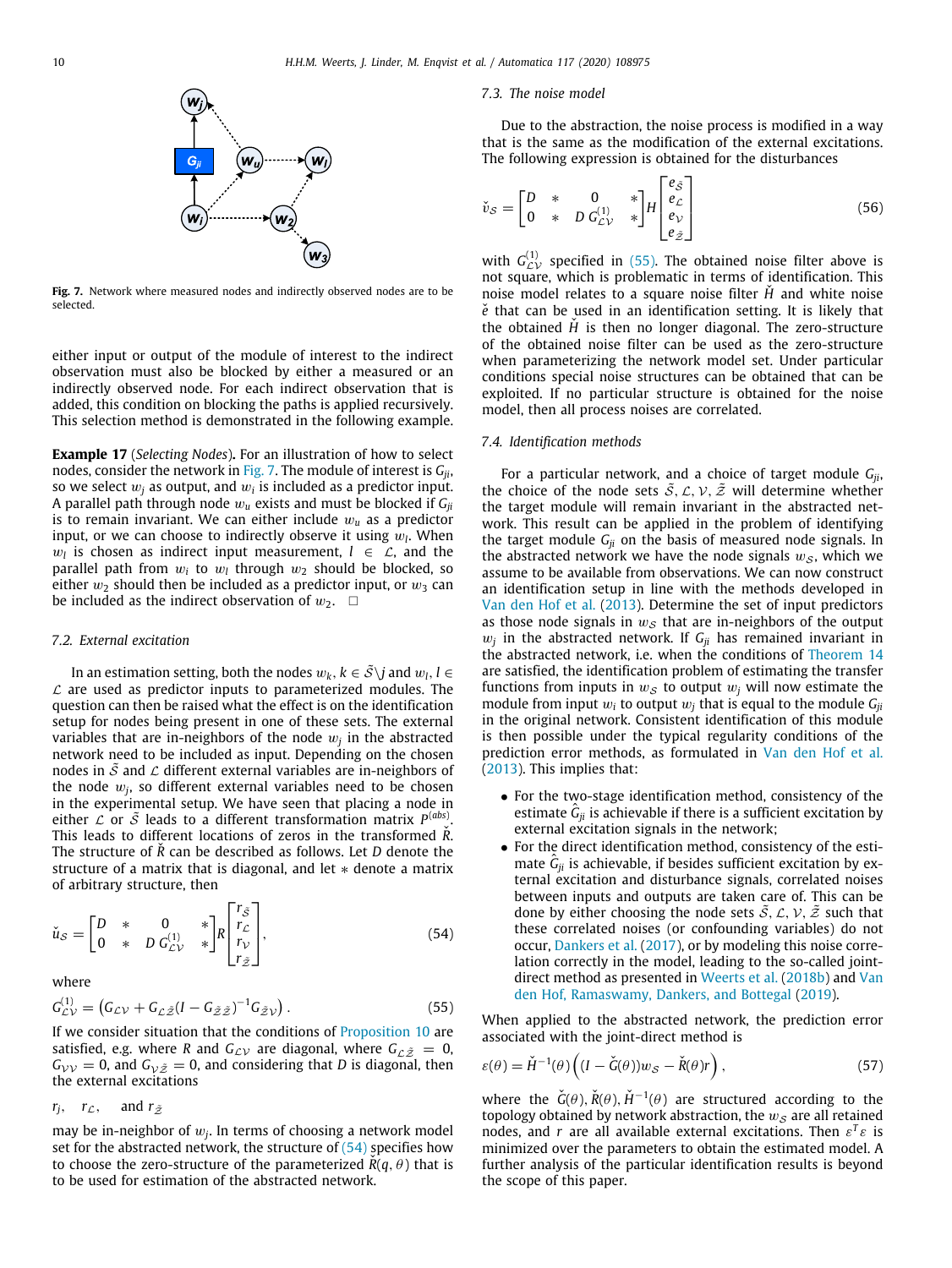# **8. Conclusions**

The question to be answered is which set of measured nodes can lead to consistent estimates of a target module. As a way to answer this question the concept of abstraction has been introduced as a way to remove unmeasured nodes from a network representation, as a generalization of methods present in literature. A systematic method has been introduced to select nodes such that the module of interest remains invariant in the abstracted network. Under some assumptions on external excitations and the network topology the abstracted network can be parameterized with a network identifiable model set. If the module of interest remains invariant, and the model set is identifiable, then conditions for consistent estimation can be obtained for various identification methods.

A requirement that has been imposed is that the module of interest remains invariant in the abstracted network, but this is not necessary for consistency. It may be that the module of interest can be identified in an indirect way by combining the knowledge of two or more modules present in the abstracted network. It is also possible that there are multiple sets of measured nodes that each lead to consistent estimates of a module of interest. Selecting the set of nodes that leads to the smallest variance is another question for future consideration.

## **Acknowledgments**

The authors are grateful for the discussions with Arne Dankers on the topic of the paper.

## **Appendix**

# <span id="page-10-0"></span>*A.1. Proof of [Proposition](#page-2-6)* [5](#page-2-6)

Sufficiency: By  $(15)$  the diagonal of  $G^{(2)}$  is

diag 
$$
(G^{(2)})
$$
 = diag  $(I - P(I - G^{(1)}))$ , (58)

which is 0 by condition *(2)*, showing that *G* (2) is hollow. Moreover if Condition *(1)* is satisfied, then with ([15](#page-2-3)), ([16\)](#page-2-4):

$$
(I - G^{(2)})^{-1}R^{(2)} = (I - G^{(1)})^{-1}R^{(1)}
$$
\n(59)

which is proper and stable by [Definition](#page-2-1) [1](#page-2-1). A monic, proper, stable, and inversely stable  $H^{(2)}$  and full rank  $\Lambda^{(2)}$  are obtained through the spectral factorization in ([17](#page-2-5)).

Necessity: In order for  $(I - G^{(2)})^{-1}R^{(2)}$  to be proper and stable, it is required that *P*<sup>−1</sup> exists. Therefore *P* has to have full rank. In order for  $G^{(2)}$  to be hollow, it is required that  $diag(I - P(I - G^{(1)}))$  $= 0.$   $\Box$ 

## *A.2. Proof of [Proposition](#page-3-3)* [6](#page-3-3)

Substituting  $P = (I - G^{(2)})(I - G^{(1)})^{-1}$  into the definition of the transformation ([15\)](#page-2-3) gives

$$
G^{(2)} = I - (I - G^{(2)})(I - G^{(1)})^{-1}(I - G^{(1)}),
$$
\n(60)

which shows that  $G^{(2)}$  is obtained by applying this transformation. Moreover the diagonal of  $(I - P(I - G^{(1)}))$  is 0, so  $P = (I - G^{(2)})(I - G^{(2)})$  $G^{(1)}$ <sup>-1</sup> is an appropriate transformation.  $\square$ 

## *A.3. Proof of [Proposition](#page-5-3)* [9](#page-5-3)

In order to prove the proposition we evaluate the expressions for each step of [Algorithm](#page-4-1) [1](#page-4-1).

**Step a:** The fourth equation of ([27](#page-4-0)) is solved for  $w_{\tilde{z}}$ 

$$
w_{\tilde{z}} = (I - G_{\tilde{z}\tilde{z}})^{-1}
$$
  
\n
$$
(G_{\tilde{z}\tilde{S}}w_{\tilde{S}} + G_{\tilde{z}\tilde{L}}w_{\tilde{L}} + G_{\tilde{z}\tilde{V}}w_{\tilde{V}} + u_{\tilde{z}} + v_{\tilde{z}}).
$$
\n(61)

Substituting the above equation into the remainder of the network results for  $w_{\tilde{S}}$  in

<span id="page-10-2"></span>
$$
w_{\tilde{S}} = G_{\tilde{S}\tilde{S}}^{(1)} w_{\tilde{S}} + G_{\tilde{S}\mathcal{L}}^{(1)} w_{\mathcal{L}} + G_{\tilde{S}\mathcal{V}}^{(1)} w_{\mathcal{V}} + u_{\tilde{S}}^{(1)} + v_{\tilde{S}}^{(1)},
$$
(62)

with

$$
G_{\tilde{S}\tilde{S}}^{(1)} = (G_{\tilde{S}\tilde{S}} + G_{\tilde{S}\tilde{Z}}(I - G_{\tilde{Z}\tilde{Z}})^{-1}G_{\tilde{Z}\tilde{S}})
$$
  
\n
$$
G_{\tilde{S}L}^{(1)} = (G_{\tilde{S}L} + G_{\tilde{S}\tilde{Z}}(I - G_{\tilde{Z}\tilde{Z}})^{-1}G_{\tilde{Z}L})
$$
  
\n
$$
G_{\tilde{S}V}^{(1)} = (G_{\tilde{S}V} + G_{\tilde{S}\tilde{Z}}(I - G_{\tilde{Z}\tilde{Z}})^{-1}G_{\tilde{Z}V})
$$
  
\n
$$
u_{\tilde{S}}^{(1)} = u_{\tilde{S}} + G_{\tilde{S}\tilde{Z}}(I - G_{\tilde{Z}\tilde{Z}})^{-1}u_{\tilde{Z}}
$$
  
\n
$$
v_{\tilde{S}}^{(1)} = v_{\tilde{S}} + G_{\tilde{S}\tilde{Z}}(I - G_{\tilde{Z}\tilde{Z}})^{-1}v_{\tilde{Z}}.
$$

For  $w<sub>C</sub>$  we obtain

$$
w_{\mathcal{L}} = G_{\mathcal{L}\bar{S}}^{(1)} w_{\bar{S}} + G_{\mathcal{L}\mathcal{L}}^{(1)} w_{\mathcal{L}} + G_{\mathcal{L}\mathcal{V}}^{(1)} w_{\mathcal{V}} + u_{\mathcal{L}}^{(1)} + v_{\mathcal{L}}^{(1)},
$$
(63)

<span id="page-10-3"></span>
$$
1
$$

$$
G_{\mathcal{L}\bar{S}}^{(1)} = (G_{\mathcal{L}\bar{S}} + G_{\mathcal{L}\bar{Z}}(I - G_{\tilde{Z}\bar{Z}})^{-1}G_{\tilde{Z}\bar{S}})
$$
  
\n
$$
G_{\mathcal{L}\mathcal{L}}^{(1)} = (G_{\mathcal{L}\mathcal{L}} + G_{\mathcal{L}\bar{Z}}(I - G_{\tilde{Z}\bar{Z}})^{-1}G_{\tilde{Z}\mathcal{L}})
$$
  
\n
$$
G_{\mathcal{L}\mathcal{V}}^{(1)} = (G_{\mathcal{L}\mathcal{V}} + G_{\mathcal{L}\bar{Z}}(I - G_{\tilde{Z}\bar{Z}})^{-1}G_{\tilde{Z}\mathcal{V}})
$$
  
\n
$$
u_{\mathcal{L}}^{(1)} = u_{\mathcal{L}} + G_{\mathcal{L}\bar{Z}}(I - G_{\tilde{Z}\bar{Z}})^{-1}u_{\tilde{Z}}
$$
  
\n
$$
v_{\mathcal{L}}^{(1)} = v_{\mathcal{L}} + G_{\mathcal{L}\bar{Z}}(I - G_{\tilde{Z}\bar{Z}})^{-1}v_{\tilde{Z}}.
$$

For  $w<sub>V</sub>$  we obtain

<span id="page-10-4"></span>
$$
w_{V} = G_{V\tilde{S}}^{(1)} w_{\tilde{S}} + G_{V\mathcal{L}}^{(1)} w_{\mathcal{L}} + G_{V\mathcal{V}}^{(1)} w_{V} + u_{V}^{(1)} + v_{V}^{(1)},
$$
(64)  
with

$$
G_{\mathcal{V}\bar{\mathcal{S}}}^{(1)} = (G_{\mathcal{V}\bar{\mathcal{S}}} + G_{\mathcal{V}\bar{\mathcal{Z}}}(I - G_{\tilde{\mathcal{Z}}\bar{\mathcal{Z}}})^{-1}G_{\tilde{\mathcal{Z}}\bar{\mathcal{S}}})
$$
  
\n
$$
G_{\mathcal{V}\mathcal{L}}^{(1)} = (G_{\mathcal{V}\mathcal{L}} + G_{\mathcal{V}\bar{\mathcal{Z}}}(I - G_{\tilde{\mathcal{Z}}\bar{\mathcal{Z}}})^{-1}G_{\tilde{\mathcal{Z}}\mathcal{L}})
$$
  
\n
$$
G_{\mathcal{V}\mathcal{V}}^{(1)} = (G_{\mathcal{V}\mathcal{V}} + G_{\mathcal{V}\bar{\mathcal{Z}}}(I - G_{\tilde{\mathcal{Z}}\bar{\mathcal{Z}}})^{-1}G_{\tilde{\mathcal{Z}}\mathcal{V}})
$$
  
\n
$$
u_{\mathcal{V}}^{(1)} = u_{\mathcal{V}} + G_{\mathcal{V}\bar{\mathcal{Z}}}(I - G_{\tilde{\mathcal{Z}}\bar{\mathcal{Z}}})^{-1}u_{\tilde{\mathcal{Z}}}
$$
  
\n
$$
v_{\mathcal{V}}^{(1)} = v_{\mathcal{V}} + G_{\mathcal{V}\bar{\mathcal{Z}}}(I - G_{\tilde{\mathcal{Z}}\bar{\mathcal{Z}}})^{-1}v_{\tilde{\mathcal{Z}}}.
$$

It is straightforward to verify that the transformation  $G^{(1)}$  = *I* − *P*<sup>(1)</sup>(*I* − *G*), *u*<sup>(1)</sup> = *P*<sup>(1)</sup>*u*, and *v*<sup>(1)</sup> = *P*<sup>(1)</sup>*v* results in the same expressions as the algorithm.

**Steps b and c:** The two equations that are solved for  $w<sub>V</sub>$  result in

<span id="page-10-1"></span>
$$
w_{V} = (G_{\mathcal{L}V}^{(1)})^{\dagger} \left( -G_{\mathcal{L}\bar{S}}^{(1)} w_{\tilde{S}} + (I - G_{\mathcal{L}\mathcal{L}}^{(1)}) w_{\mathcal{L}} - u_{\mathcal{L}}^{(1)} - v_{\mathcal{L}}^{(1)} \right),
$$
(65)

and

$$
w_{\mathcal{V}} = (I - G_{\mathcal{V}\mathcal{V}}^{(1)})^{-1} \left( G_{\mathcal{V}\tilde{\mathcal{S}}}^{(1)} w_{\tilde{\mathcal{S}}} + G_{\mathcal{V}\mathcal{L}}^{(1)} w_{\mathcal{L}} + u_{\mathcal{V}}^{(1)} + v_{\mathcal{V}}^{(1)} \right). \tag{66}
$$

<span id="page-10-5"></span>Substituting ([65\)](#page-10-1) into [\(62](#page-10-2)) results in

$$
w_{\tilde{S}} = G_{\tilde{S}\tilde{S}}^{(3)} w_{\tilde{S}} + G_{\tilde{S}\tilde{L}}^{(3)} w_{\tilde{L}} + u_{\tilde{S}}^{(3)} + v_{\tilde{S}}^{(3)},
$$
(67)  
with

$$
\begin{array}{l} G^{(3)}_{\bar{S}\bar{S}}=G^{(1)}_{\bar{S}\bar{S}}-G^{(1)}_{\bar{S}\nu}(G^{(1)}_{\mathcal{L}\nu})^{\dagger}G^{(1)}_{\mathcal{L}\bar{S}} \\ G^{(3)}_{\bar{S}\mathcal{L}}=G^{(1)}_{\bar{S}\mathcal{L}}+G^{(1)}_{\bar{S}\nu}(G^{(1)}_{\mathcal{L}\nu})^{\dagger}(I-G^{(1)}_{\mathcal{L}\mathcal{L}}) \\ u^{(3)}_{\bar{S}}=u^{(1)}_{\bar{S}}+G^{(1)}_{\bar{S}\nu}(G^{(1)}_{\mathcal{L}\nu})^{\dagger}u^{(1)}_{\mathcal{L}} \end{array}
$$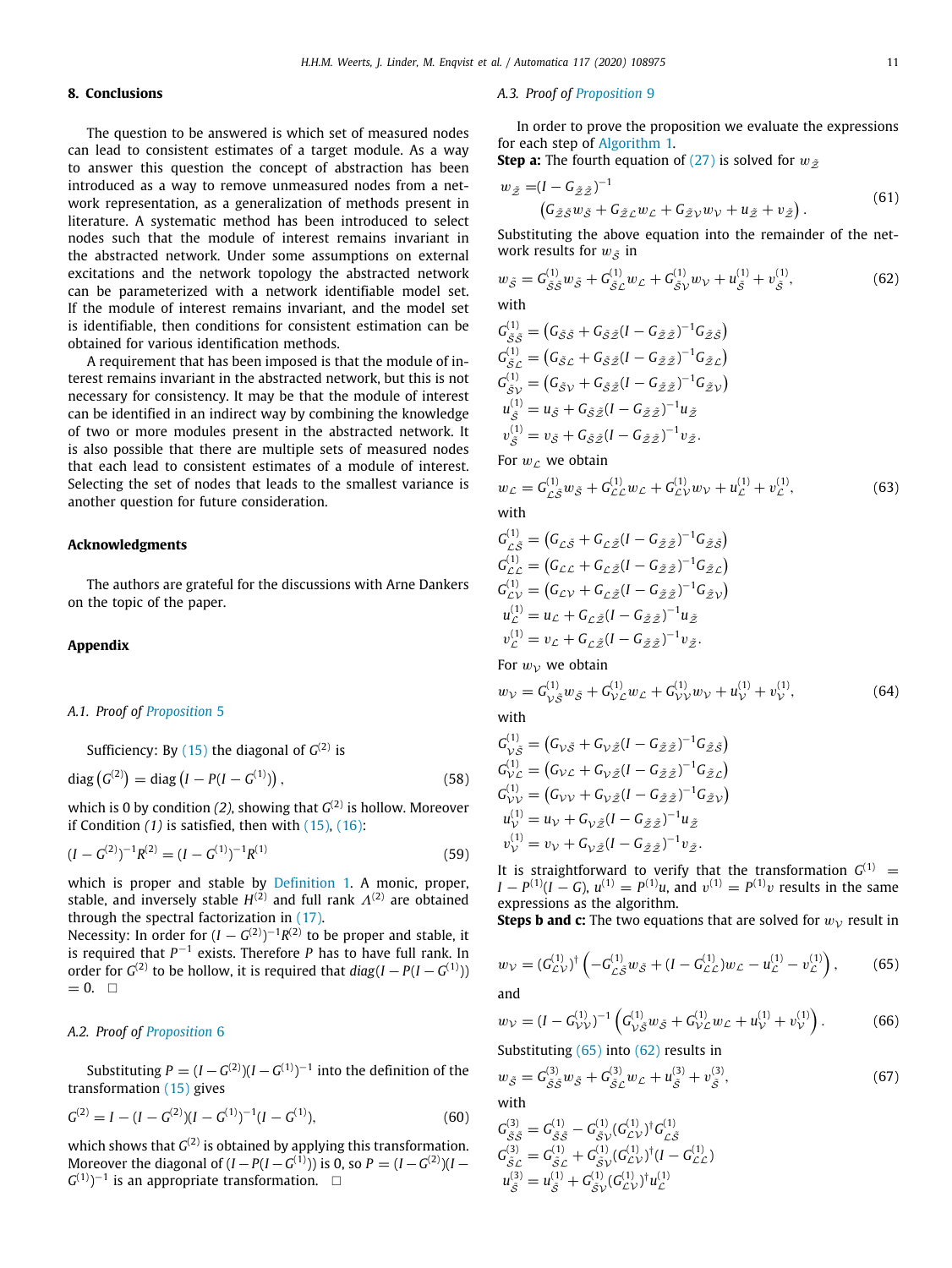$v^{(3)}_{\tilde{\mathcal{S}}} = v^{(1)}_{\tilde{\mathcal{S}}} + G^{(1)}_{\tilde{\mathcal{S}}\mathcal{V}}(G^{(1)}_{\mathcal{L}\mathcal{V}})^{\dagger}v^{(1)}_{\mathcal{L}}.$ 

Substituting [\(65\)](#page-10-1) into ([63](#page-10-3)) results in

$$
w_{\mathcal{L}} = G_{\mathcal{L}\bar{S}}^{(3)} w_{\bar{S}} + G_{\mathcal{L}\mathcal{L}}^{(3)} w_{\mathcal{L}} + u_{\mathcal{L}}^{(3)} + v_{\mathcal{L}}^{(3)},
$$
(68)  
with  

$$
G^{(3)} = G^{(1)} + G^{(1)} G^{(1)} + G^{(1)} + G^{(1)} + v_{\mathcal{L}}^{(1)}
$$

$$
G_{\mathcal{L}\mathcal{S}}^{(3)} = G_{\mathcal{L}\mathcal{S}}^{(1)} + G_{\mathcal{L}\mathcal{V}}^{(1)} (I - G_{\mathcal{V}\mathcal{V}}^{(1)})^{-1} G_{\mathcal{V}\mathcal{S}}^{(1)}
$$
  
\n
$$
G_{\mathcal{L}\mathcal{L}}^{(3)} = G_{\mathcal{L}\mathcal{L}}^{(1)} + G_{\mathcal{L}\mathcal{V}}^{(1)} (I - G_{\mathcal{V}\mathcal{V}}^{(1)})^{-1} G_{\mathcal{V}\mathcal{L}}^{(1)}
$$
  
\n
$$
u_{\mathcal{L}}^{(3)} = u_{\mathcal{L}}^{(1)} + G_{\mathcal{L}\mathcal{V}}^{(1)} (I - G_{\mathcal{V}\mathcal{V}}^{(1)})^{-1} u_{\mathcal{V}}^{(1)}
$$
  
\n
$$
v_{\mathcal{L}}^{(3)} = v_{\mathcal{L}}^{(1)} + G_{\mathcal{L}\mathcal{V}}^{(1)} (I - G_{\mathcal{V}\mathcal{V}}^{(1)})^{-1} v_{\mathcal{V}}^{(1)}.
$$

The combination of the transformations  $P^{(3)}P^{(2)}$  is denoted by

$$
P^{(3,2)} := \begin{bmatrix} I & G_{\tilde{S}V}^{(2)} (G_{\mathcal{L}V}^{(1)})^{\dagger} & 0 & 0 \\ 0 & I & G_{\mathcal{L}V}^{(1)} (I - G_{\mathcal{V}V}^{(1)})^{-1} & 0 \\ 0 & (G_{\mathcal{L}V}^{(1)})^{\dagger} & 0 & 0 \\ 0 & G_{\tilde{Z}V}^{(2)} (G_{\mathcal{L}V}^{(1)})^{\dagger} & 0 & I \end{bmatrix},
$$

and it is straightforward to verify that this transformation  $G^{(3)}=$  $I - P^{(3,2)}(I - G^{(1)})$ ,  $u^{(3)} = P^{(3,2)}u^{(1)}$ , and  $v^{(3)} = P^{(3,2)}v^{(1)}$  results in the same expressions as the algorithm.

**Step d:** Removal of a self-loop in the equation for node w*<sup>j</sup>* is performed by subtracting the right-hand term for  $w_j$  from both sides, and then dividing both sides by 1 minus the term. This is precisely the operation performed by the transformation  $P^{(4)}$ .  $\;\;\Box$ 

## *A.4. Proof of [Proposition](#page-5-2)* [10](#page-5-2)

Transfer function matrix  $\check{R}$  is

$$
\check{R} = [I \quad 0]P^{(4)}P^{(3)}P^{(2)}P^{(1)}R,
$$
\n(69)

where the transformations are defined in Section [4.2](#page-4-4). The structural properties of the matrices will be evaluated. Let ∗ indicate an unstructured matrix, and let *D* indicate a diagonal matrix structure. Then the structure of the first part of the transformation matrix is

$$
\begin{bmatrix} I & 0 \end{bmatrix} P^{(4)} P^{(3)} = \begin{bmatrix} I & 0 \end{bmatrix} \begin{bmatrix} D & 0 \\ 0 & D \end{bmatrix} \begin{bmatrix} D & * \\ 0 & * \end{bmatrix} = \begin{bmatrix} D & * \end{bmatrix},\tag{70}
$$

where the matrices are partitioned corresponding to the blocks  $S = \tilde{S} \cup \mathcal{L}$  and  $\mathcal{Z} = \tilde{\mathcal{Z}} \cup \mathcal{V}$ .

The transformation  $P^{(2)}P^{(1)}$  has the following structure

$$
P^{(2)}P^{(1)} = \begin{bmatrix} D & 0 & 0 & 0 \\ 0 & D & X & 0 \\ 0 & * & 0 & 0 \\ 0 & 0 & 0 & D \end{bmatrix} \begin{bmatrix} D & 0 & 0 & * \\ 0 & D & 0 & * \\ 0 & 0 & D & * \\ 0 & 0 & 0 & * \end{bmatrix}
$$

$$
= \begin{bmatrix} D & 0 & 0 & * \\ 0 & D & X & * \\ 0 & * & 0 & * \\ 0 & 0 & 0 & * \end{bmatrix},
$$
(71)

where the matrices are partitioned corresponding to the blocks  $\tilde{\mathcal{S}}, \mathcal{L}, \mathcal{V}, \tilde{\mathcal{Z}}$ , and where  $X = G_{\mathcal{L}\mathcal{V}}^{(1)} (I - G_{\mathcal{V}\mathcal{V}}^{(1)})^{-1}$ . From the relations in  $(63)$  $(63)$  $(63)$  and  $(64)$  we obtain that

$$
G_{\mathcal{L}\mathcal{V}}^{(1)} = (G_{\mathcal{L}\mathcal{V}} + G_{\mathcal{L}\tilde{\mathcal{Z}}}(I - G_{\tilde{\mathcal{Z}}\tilde{\mathcal{Z}}})^{-1} G_{\tilde{\mathcal{Z}}\mathcal{V}})
$$

and

$$
G_{\mathcal{V}\mathcal{V}}^{(1)} = (G_{\mathcal{V}\mathcal{V}} + G_{\mathcal{V}\tilde{\mathcal{Z}}}(I - G_{\tilde{\mathcal{Z}}\tilde{\mathcal{Z}}})^{-1}G_{\tilde{\mathcal{Z}}\mathcal{V}}).
$$

Then from condition 3 we obtain that *X* is diagonal. Under conditions 1 and 2, matrix *R* has the structure

$$
R = \begin{bmatrix} D & * & 0 & * \\ 0 & * & 0 & * \\ 0 & * & D & * \\ 0 & * & 0 & * \end{bmatrix},
$$
\n(72)

such that the following is obtained

$$
P^{(2)}P^{(1)}R = \begin{bmatrix} D & * & 0 & * \\ 0 & * & D & * \\ 0 & * & 0 & * \\ 0 & * & 0 & * \end{bmatrix}.
$$
 (73)

Then the final structure is

$$
\check{R} = \begin{bmatrix} D & 0 & * & * \\ 0 & D & * & * \end{bmatrix} \begin{bmatrix} D & * & 0 & * \\ 0 & * & D & * \\ 0 & * & 0 & * \\ 0 & * & 0 & * \end{bmatrix} = \begin{bmatrix} D & * & 0 & * \\ 0 & * & D & * \end{bmatrix}.
$$
 (74)

It is then obvious that a leading diagonal can be obtained by column operations.  $□$ 

## *A.5. Proof of [Theorem](#page-8-2)* [14](#page-8-2)

In order to prove the theorem, the conditions must be interpreted in terms of *G*. Conditions *(a)* and *(b)* imply that there are no direct paths from  $w_i$  and  $w_j$  to indirect observations  $w_\mathcal{L}$ , i.e.

*(i)*  $G_{\mathcal{L}i} = 0$ , *(ii)*  $G_{\mathcal{L}j} = 0$ .

The conditions also imply that there are no paths from  $w_i$  and  $w_j$ to indirect observations  $w_{\mathcal{L}}$  and *j* that only go through unmeasured nodes  $w_{\tilde{Z}}$ , i.e.

(iii) 
$$
G_{\mathcal{L}\tilde{\mathcal{Z}}}(I - G_{\tilde{\mathcal{Z}}\tilde{\mathcal{Z}}})^{-1}G_{\tilde{\mathcal{Z}}i} = 0
$$
,  
\n(iv)  $G_{\mathcal{L}\tilde{\mathcal{Z}}}(I - G_{\tilde{\mathcal{Z}}\tilde{\mathcal{Z}}})^{-1}G_{\tilde{\mathcal{Z}}j} = 0$ ,  
\n(v)  $G_{j\tilde{\mathcal{Z}}}(I - G_{\tilde{\mathcal{Z}}\tilde{\mathcal{Z}}})^{-1}G_{\tilde{\mathcal{Z}}i} = 0$ ,  
\n(vi)  $G_{j\tilde{\mathcal{Z}}}(I - G_{\tilde{\mathcal{Z}}\tilde{\mathcal{Z}}})^{-1}G_{\tilde{\mathcal{Z}}j} = 0$ .

The module of interest is a part of  $G<sup>(4)</sup>$  in  $(37)$  $(37)$  which can be obtained as

$$
G^{(4)} = I - P^{(4)}(I - G^{(3)}).
$$
\n(75)

Explicit expressions can be found in the proof of [Proposition](#page-5-3) [9](#page-5-3) such that using (*i*)–(*vi*) we can see that  $G_{ji}^{(4)} = G_{ji}$ . First it is shown that  $G_{ji}^{(3)} = G_{ji}$ . From ([67](#page-10-5)) we obtain that

$$
G_{ji}^{(3)} = G_{ji}^{(1)} - G_{j\nu}^{(1)} (G_{\mathcal{L}\mathcal{V}}^{(1)})^{\dagger} G_{\mathcal{L}i}^{(1)}.
$$
\n(76)

Then it can be observed that

$$
G_{\mathcal{L}i}^{(1)} = G_{\mathcal{L}i} + G_{\mathcal{L}\tilde{\mathcal{Z}}}(I - G_{\tilde{\mathcal{Z}}\tilde{\mathcal{Z}}})^{-1} G_{\tilde{\mathcal{Z}}i} = 0
$$
\n(77)

if we use the expression from  $(63)$  $(63)$  and the obtained conditions *(i)* and *(iii)*. Now  $G_{ji}^{(3)} = G_{ji}^{(1)}$  is evaluated using the expression in ([62](#page-10-2))

$$
G_{ji}^{(3)} = G_{ji} + G_{j\tilde{Z}} (I - G_{\tilde{Z}\tilde{Z}})^{-1} G_{\tilde{Z}i}.
$$
 (78)

Then by condition (*v*) we have  $G_{ji}^{(3)} = G_{ji}$ .

Since  $P^{(4)}$  is diagonal, all that is left to show is that its *jj*th entry is 1. Using the expression  $(35)$  we then need to show that  $G_{jj}^{(3)}=0$ . From [\(67\)](#page-10-5) we obtain that

$$
G_{jj}^{(3)} = G_{jj}^{(1)} - G_{j\mathcal{V}}^{(1)} (G_{\mathcal{L}\mathcal{V}}^{(1)})^{\dagger} G_{\mathcal{L}j}^{(1)}.
$$
\n(79)

Then it can be observed that

$$
G_{\mathcal{L}j}^{(1)} = G_{\mathcal{L}j} + G_{\mathcal{L}\tilde{\mathcal{Z}}}(I - G_{\tilde{\mathcal{Z}}\tilde{\mathcal{Z}}})^{-1} G_{\tilde{\mathcal{Z}}j} = 0
$$
\n(80)

if we use the expression from  $(63)$  $(63)$  and the obtained conditions *(ii)* and *(iv)*. Now  $G_{jj}^{(1)}$  is evaluated using the expression in [\(62\)](#page-10-2)

$$
G_{jj}^{(1)} = G_{jj} + G_{j\tilde{Z}}(I - G_{\tilde{Z}\tilde{Z}})^{-1}G_{\tilde{Z}j}.
$$
\n(81)

Since there are no self loops in *G*, the  $G_{jj} = 0$ . Then by condition *(vi)* we have  $G_{jj}^{(3)} = 0$ , such that  $P_{jj}^{(4)} = 1$  and  $G_{ji}^{(4)} = G_{ji}$ .  $\Box$